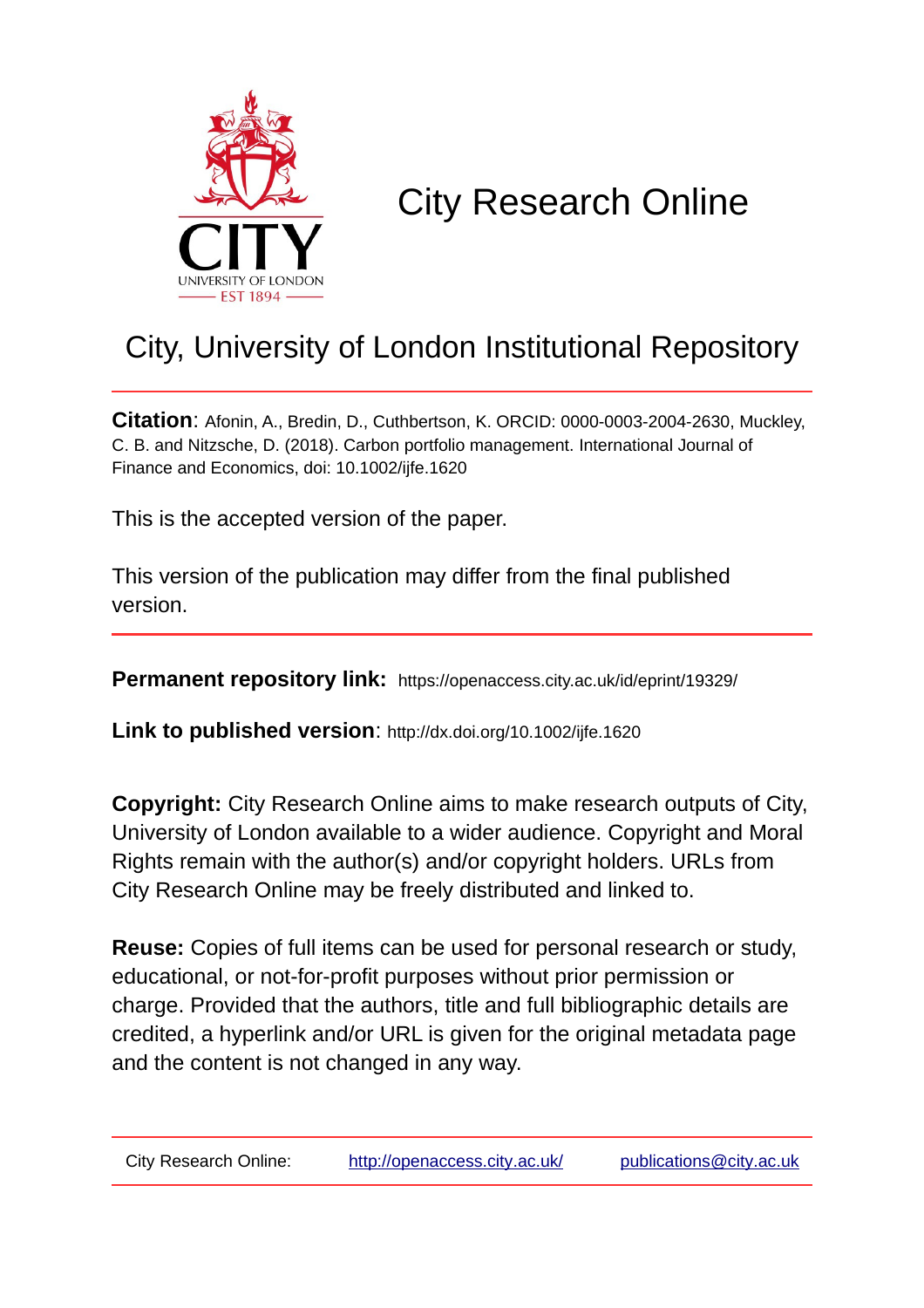# **Carbon Portfolio Management**

Alexander Afonin University College Dublin *<sup>∗</sup>* Don Bredin

Keith Cuthbertson City University*‡*

University College Dublin*†*

Cal Muckley University College Dublin*§* Dirk Nitzsche City University*¶*

#### **Abstract**

The aim of the European Union's Emissions Trading Scheme (ETS) is that by 2020, emissions from sectors covered by the EU ETS will be 21% lower than in 2005. In addition to large  $CO<sub>2</sub>$  emitting companies covered by the scheme, other participants have entered the market with a view to using emission allowances for the diversification of their investment portfolios. The performance of this asset as a stand alone investment, as well as its portfolio diversification implications will be investigated in this paper. Our results indicate that the market views Phase 1, Phase 2 and Phase 3 EUA futures as unattractive as stand alone investments. In a portfolio context, in Phase 1, once the short-selling option is added, there are considerable portfolio benefits. However, our results indicate that these benefits only existed briefly during the pilot stage of the EU ETS. There is no evidence to suggest portfolio diversification benefits exist for Phase 2 or the early stages of Phase 3.

**Keywords:** CO<sup>2</sup> emissions allowances, Futures, Emissions trading, Energy, Kyoto Protocol. **JEL Classification:** G13, G14, G19.

*<sup>∗</sup>*E-mail: alexander.afonin@ucd.ie

*<sup>†</sup>*E-mail: don.bredin@ucd.ie

*<sup>‡</sup>*E-mail: K.Cuthbertson@city.ac.uk

*<sup>§</sup>*E-mail: cal.muckley@ucd.ie

*<sup>¶</sup>*E-mail: d.nitzsche@city.ac.uk. Corresponding author: Dirk Nitzsche, Cass Business School, City University, London, United Kingdom. The authors are grateful for funding support from Science Foundation Ireland (SFI) under Grant Number 16/SPP/3347.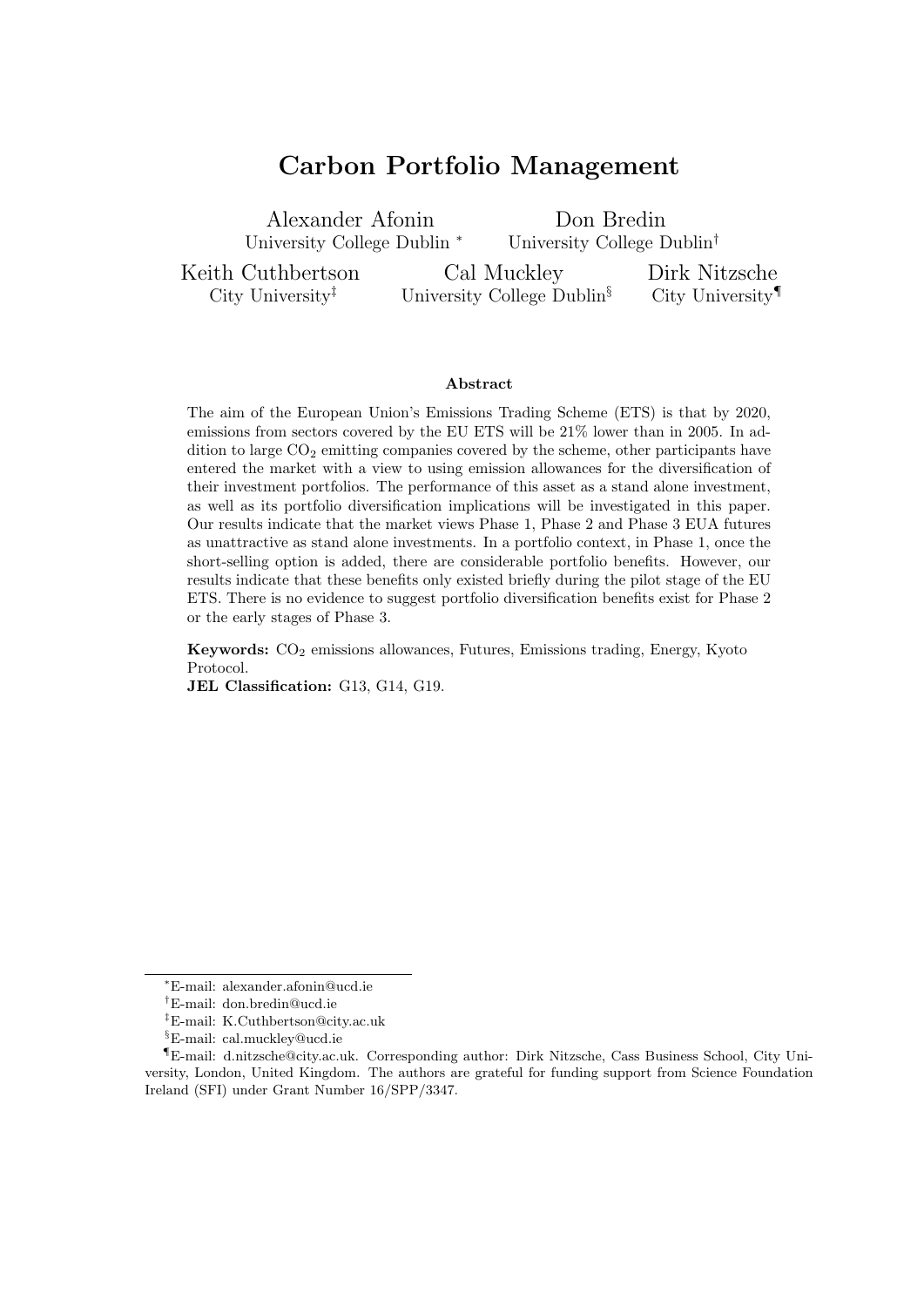### **1 Introduction**

In January 2013 Phase 3 of the EU ETS was introduced. The EU ETS is a cap-and-trade scheme that issues a restricted amount of emission allowances, also known as European Union allowances (EUAs), to companies on an annual basis. Each EUA represents the right to emit 1 metric tonne of carbon dioxide. At the end of each year companies must hold the required amount of emission allowances to meet their emissions over the previous year. The scheme covers firms operating in the power sector, cement and ferrous metal producers and all combustion facilities with a generating capacity of 20 MW, or more. Airlines joined the scheme in January  $2012<sup>1</sup>$ . The ETS allows firms to trade the amount of emission permits that they hold and as a result has applied a market value to this asset. Phase 1 of the EU ETS operated between 2005 and 2007, with Phase 2 running from 2008 to 2012 and Phase 3 extending from 2013 to  $2020$ .<sup>2</sup> Since its inception in 2005 the EU ETS has become the world's largest emissions market.<sup>3</sup>

The introduction of global emission trading markets and their rapid growth resulted in the establishment of emission allowances as a new financial asset. The growth of the carbon markets has mainly been as a result of the involvement of other investors, including hedge funds, pension funds, carbon funds, foundations, and other plan sponsors.<sup>4</sup> These investors have no emission reduction obligations and participate in the carbon markets in order to extend their investment opportunities through diversification. In the last decade there has been considerable interest in carbon markets from both researchers and practitioners and this is reflected in a flood of new empirical studies focusing on the portfolio management implications of carbon assets. Studies include Mansanet-Bataller and Pardo (2008), Chevallier (2009), Afonin *et al.* (2012), Reboredo (2013) and Reboredo and Ugando (2015).<sup>5</sup> One of the earliest studies is Mansanet-Bataller and Pardo (2008), which examines the investment

<sup>1</sup>Current policy has limited the scope of the EU ETS to flights within the European Economic Area (EEA), to support the development of a global measure by the International Civil Aviation Organization (ICAO).

<sup>2</sup>Ellerman *et al.* (2014) provides an excellent review of the EU ETS during Phase 1 and 2.

<sup>3</sup>According to PointCarbon (2012), 8 billion metric tonnes of emission allowances were traded on EU ETS in 2011 - a 19% increase compared to 2010 figures.

<sup>4</sup>Examples include RNK Capitial, a New York based hedge fund with an emissions focus and Citadel Investment Group. See Labatt and White (2007) and Lucia, Mansanat-Bataller and Pardo (2015) for further example.

 $5$ Both Reboredo (2013) and Reboredo and Ugando (2015) highlight the benefits of EU allowances in relation to diversification of market risk and the reduction of downside risk reduction in crude oil markets. Similar arguments are made by Börger *et al.* (2009).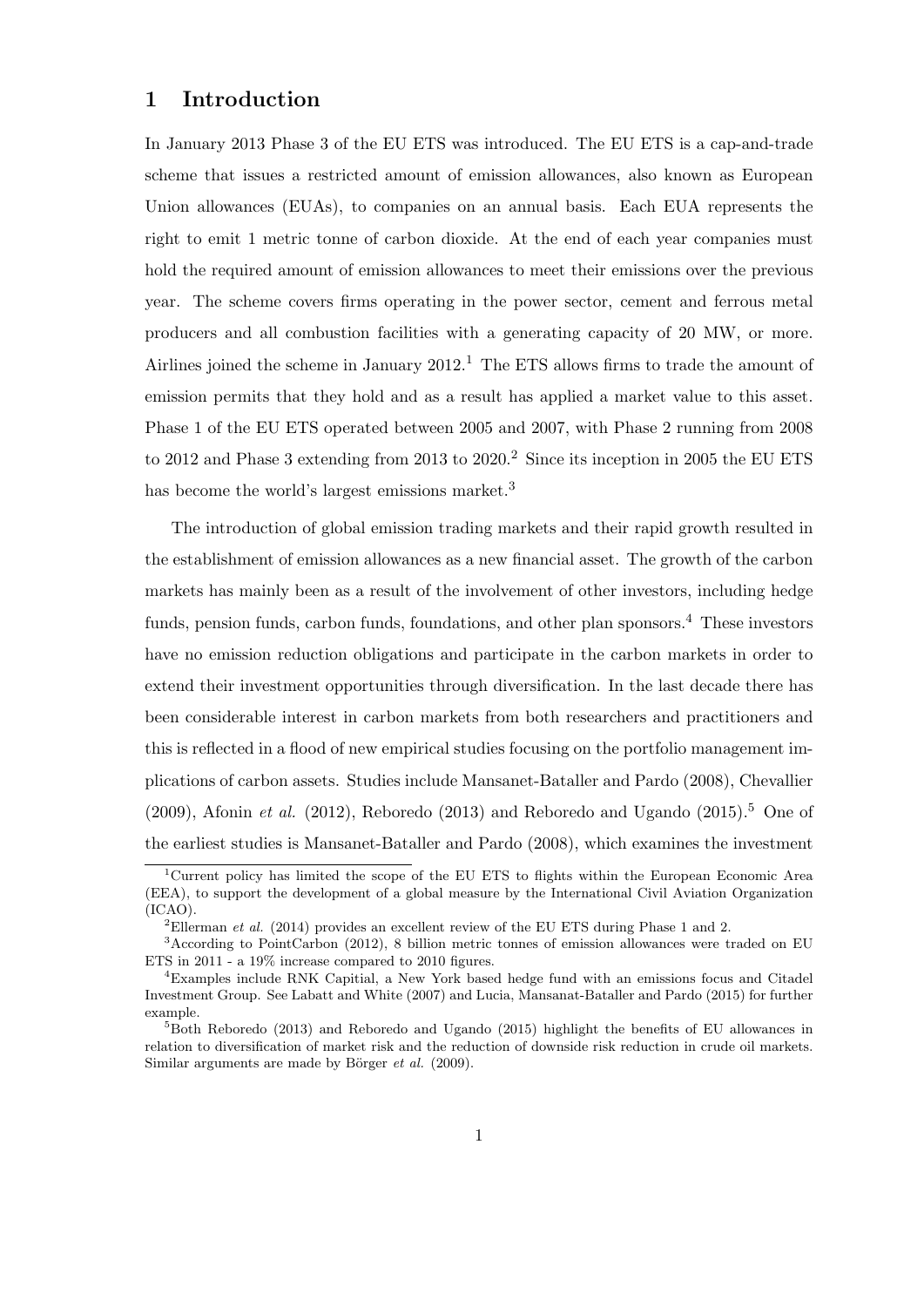characteristics of EU ETS futures both as a sole investment and as part of a diversified portfolio. The authors investigate the properties of EUA futures prices for Phase 1 and Phase 2 of the EU ETS, coupled with energy variables such as brent and natural gas, as well as equities and bonds.<sup>6</sup> Their main findings indicate that both Phase 1 and Phase 2 EUA futures are unattractive as a stand-alone investment, but that including  $CO<sub>2</sub>$  EUA futures in an already diversified portfolio can improve the investment opportunity set. Chevallier (2009) performs mean-variance optimization and analyzes the efficient frontier for diversified portfolios that include carbon assets. The range of asset classes include equity, fixed income, oil and natural gas, along with weather variables, coal and a risk-free asset in the form of the US Treasury bills. The author finds that a diversified portfolio can achieve an expected return of 3% with standard deviation less than 0.06% by including carbon assets. The results from Afonin *et al.* (2012) are generally consistent with Mansanet-Bataller and Pardo (2008) and Mansanet-Bataller (2011). The authors find that the market views both Phase I and early sample Phase II EUA futures as unattractive as stand alone investments.

The standard approach used in the literature to analyze the diversification potential of an asset class is to consider two types of portfolios. The first, a benchmark portfolio would include the 'standard' asset classes such as stocks and bonds. The second, an alternative extends the standard portfolio by adding the new asset class in question. The mean-variance optimization is performed for both portfolio types and the performances of the standard and alternative efficient portfolios are compared. The mean and the covariance matrix of asset returns that are used as inputs for the optimization problem are generally not known and need to be estimated from historical data. The issue of the sensitivity of portfolio allocations to the estimation error has been examined by a number of studies, see Jobson and Korkie (1980) and Michaud (1989). The main implication of the estimation error is the poor out-of-sample performance of mean-variance efficient portfolios constructed from sample data. Various robust optimization techniques have been proposed to address this issue. Michaud (1998) develops a bootstrap based resampling mechanism, Jorion (1986) suggests to use Bayes-Stein shrinkage estimator for the mean and Ledoit and Wolf (2004b) introduce a shrinkage estimator for the covariance matrix. Empirical research conducted by these authors indicates that portfolios constructed using robust methods are better

 $6$ This study has been extended by one of the authors up to 2010 in Phase 2. The results are generally consistent with those reported in the original paper, see Mansanet-Bataller (2011).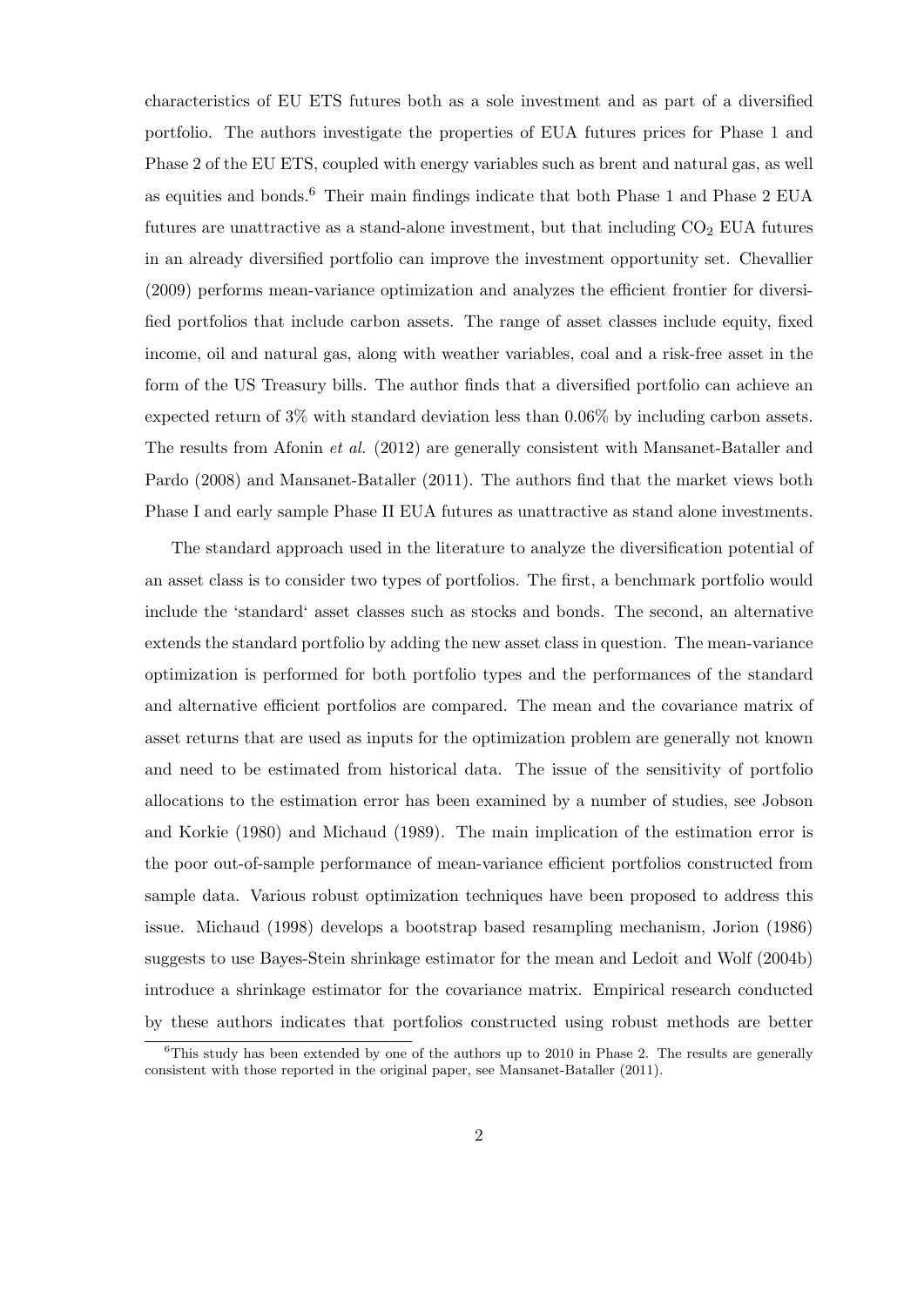diversified and outperform their sample counterparts.

Our paper significantly develops the literature on carbon portfolio management and extends the previous research on diversification effects of carbon assets in several ways. First, we examine a much richer benchmark portfolio of assets and one that takes account of the research in the general portfolio management literature. Second, our analysis covers the complete history of the EU ETS Phase 1 and 2, and up to mid-2015 for Phase 3. Third, we provide a detailed assessment of asset allocations and present formal tests to compare portfolio performance using the Jobson-Korkie test and the robust bootstrapping method of Ledoit-Wolf. Finally, we also conduct a series of complementary sensitivity analyses using mean variance spanning tests (Huberman and Kandel, 1987 and Kan and Zhou, 2012).

Our results are informative for both policy makers and practitioners alike. We find considerable portfolio benefits of augmenting a standard portfolio with carbon, but only allowing short-sales and most importantly only for Phase 1, the pilot of the EU ETS. For policy makers the results indicate a marked difference between the Pilot Phase and the Kyoto Phase (and Phase 3). In particular the results indicate evidence of market development as indicated by a rise in the common performance behaviour of EUAs relative to other asset classes. Our results are consistent with the results reported using fundamentals based models of the EU ETS (see Bredin and Muckley, 2011). For practitioners, the results indicate that the *emerging* nature of the asset class represented portfolio benefits during Phase 1, but with the maturing of the market (during the Kyoto Phase and in Phase 3) these benefits have been eliminated.

The remainder of the paper is organized as follows. Section 2 provides a review of the relatively limited academic literature on carbon portfolio implications. Section 3 outlines the methodology employed to analyze diversification effects of EUA futures, while section 4 describes the data set used for the empirical study and presents the results. Conclusions are provided in section 5.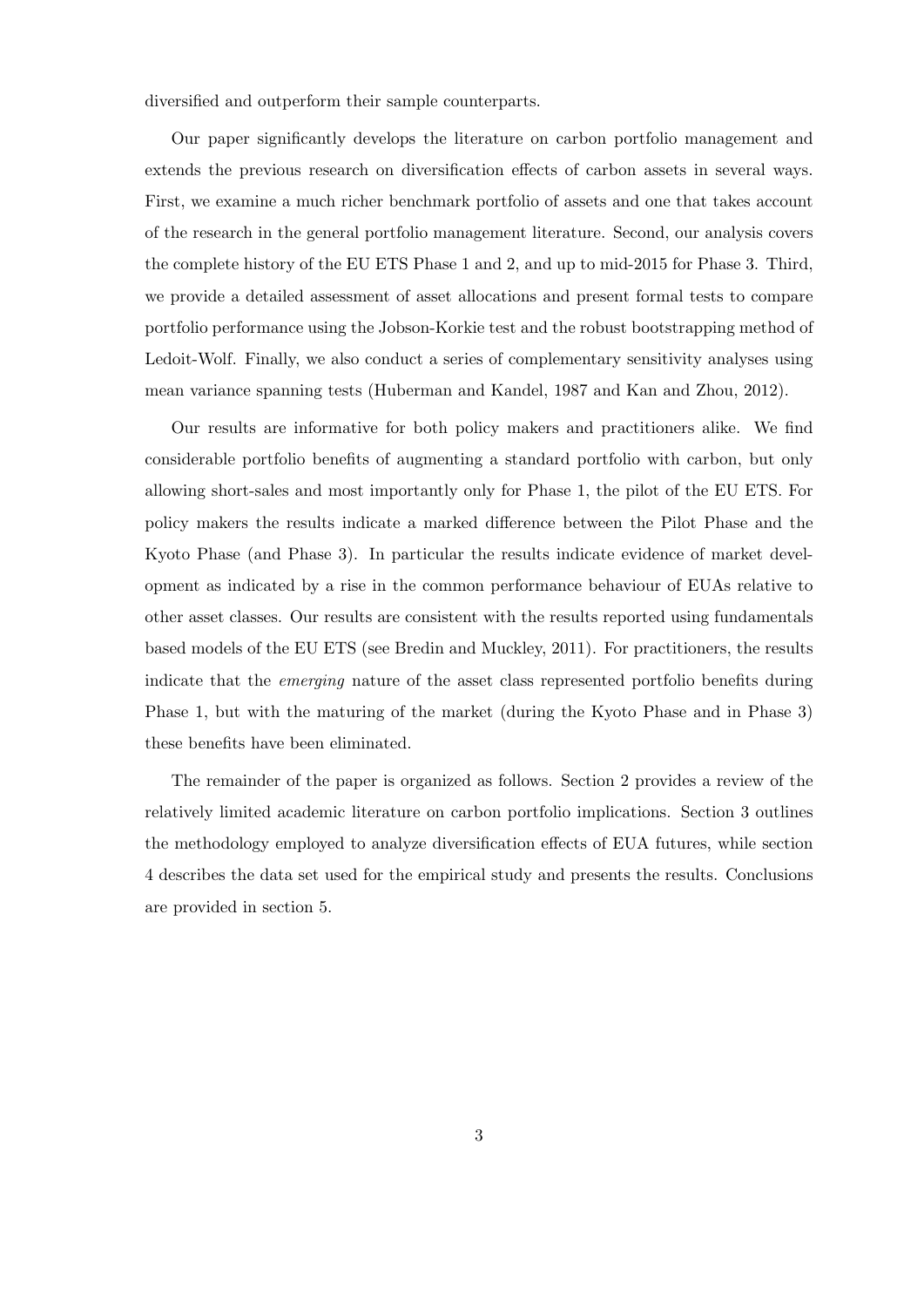# **2 Alternative Assets, Portfolio Selection and Emission Allowances**

Since the seminal work by Markowitz (1952) the issue of adding new assets to a portfolio and the affects on portfolio performance has received a lot of academic and practitioner attention. Jensen *et al.* (2000) examined portfolios that can invest in stocks, corporate bonds, Treasury-bills, REITs and the commodity futures over the period 1973 to 1997. They found that, depending upon risk tolerance, commodities should represent anywhere from 5-36% of investors' portfolios. Erb and Harvey (2006) also studied commodity futures in a portfolio context. Their analysis showed that a long-only allocation to commodities does not yield equity-like return. On the other hand, they provided evidence that there are benefits to an asset allocation overlay that tactically allocates using commodity futures exposures. The authors examined several trading strategies that use both momentum and the term structure of futures prices. The results suggested that the tactical strategies provide higher average returns and lower risk than a long-only commodity futures exposure.

The literature on portfolio management with carbon assets is in a phase of rapid development. The first study of EU ETS emission allowances and portfolio management has been completed by Mansanet-Bataller and Pardo (2008). The authors investigated the properties of EUA futures prices for Phase 1 and the beginning of Phase 2. They found that both Phase 1 and Phase 2 EUA futures contracts are unattractive as a sole investment due to their negative returns and high volatility. The authors pointed out that investors that took short positions in these contracts assumed high risk but also received high returns. The paper looked at EUA futures in the context of a multi-asset portfolio comprising futures on Dow Jones Euro Stoxx 50, Euro Schatz, Bolb and Bund futures and Brent and Natural Gas futures. Using both historical and risk-adjusted returns the authors show that Phase 1 and Phase 2 EUA futures can improve the investment opportunity set for an investor that initially invests in traditional assets such as stocks and fixed income. Mansanet-Bataller (2011) extends the sample up to November 2010, but finds relatively consistent results to those reported in Mansanet-Bataller and Pardo (2008).

Chevallier (2009) also examines portfolio management for the case of December 2008 expiration Phase 2 EUA futures. That paper extended results of Mansanet-Bataller and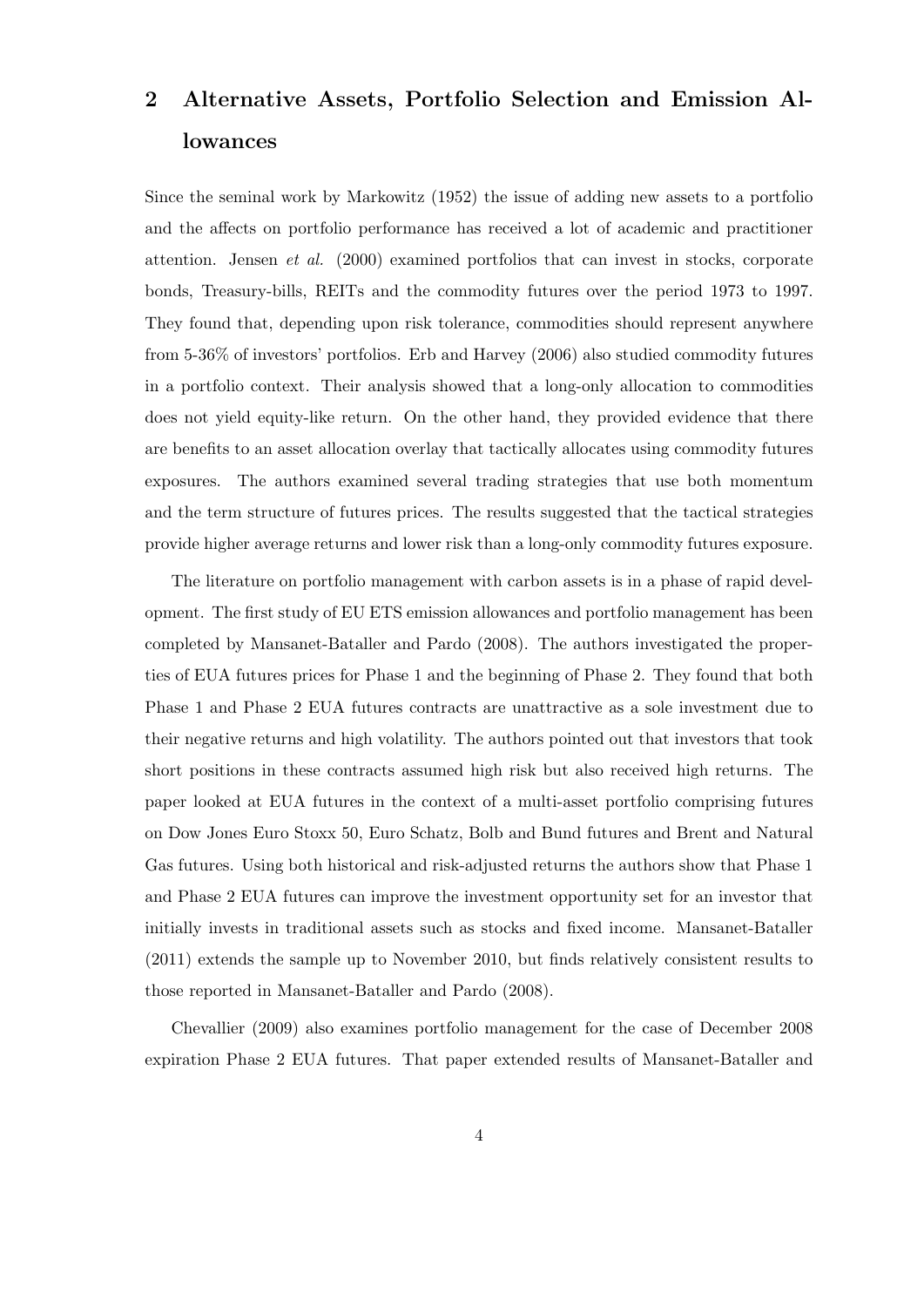Pardo (2008) by performing portfolio optimization on a wider set of asset classes that in addition to equity, fixed income, oil and natural gas, also includes weather variables, coal and risk-free asset in the form of US Treasury-Bills.<sup>7</sup> Chevallier indicates that a global portfolio consisting of energy (including carbon), weather, bond and equity and as well as a risk free asset achieves a level of standard deviation less than 0.06% for an expected return of 3%. Furthermore, the conducted regression analysis, suggests that the EUA futures delivered positive statistically significant *alpha*, making these instruments an attractive diversification tool.

Turning to more recent work, Afonin *et al.* (2012) examine allocations to Phase I EUA futures in optimal portfolios and find the benefits are small and there is no statistically significant difference in the risk adjusted excess returns between standard benchmark portfolios and portfolios extended to include EUAs. The authors only have a relatively small sample of data from Phase 2. They show evidence of portfolio performance improvement for the case of minimum variance portfolios only. There was no performance improvement for tangency portfolios. The results reported by Afonin *et al.* (2012) are, hence, very much consistent with those reported by Mansanet-Bataller and Pardo (2008) and Mansanet-Bataller (2011).

## **3 Methodology**

#### **3.1 Portfolio Introduction**

The question of how an asset type affects mean-variance characteristics of an already diversified portfolio has been studied extensively. Jensen *et al.* (2000), for example, studied the diversification effects of commodity futures. Amin and Kat (2003) analyzed the diversification affects of including hedge funds. The conventional approach used in the literature is to consider two types of portfolios. The first portfolio type consists of 'standard' asset classes such as stocks and bonds. The second portfolio type extends the standard portfolio by adding the new asset class in question.

In our case the standard portfolio consists of the following asset classes: European equities, European government and corporate bonds, crude oil, natural gas and non-energy

<sup>7</sup>As well as EU allowances, Chevallier (2009) also examines Certified Emission Reductions (CERs).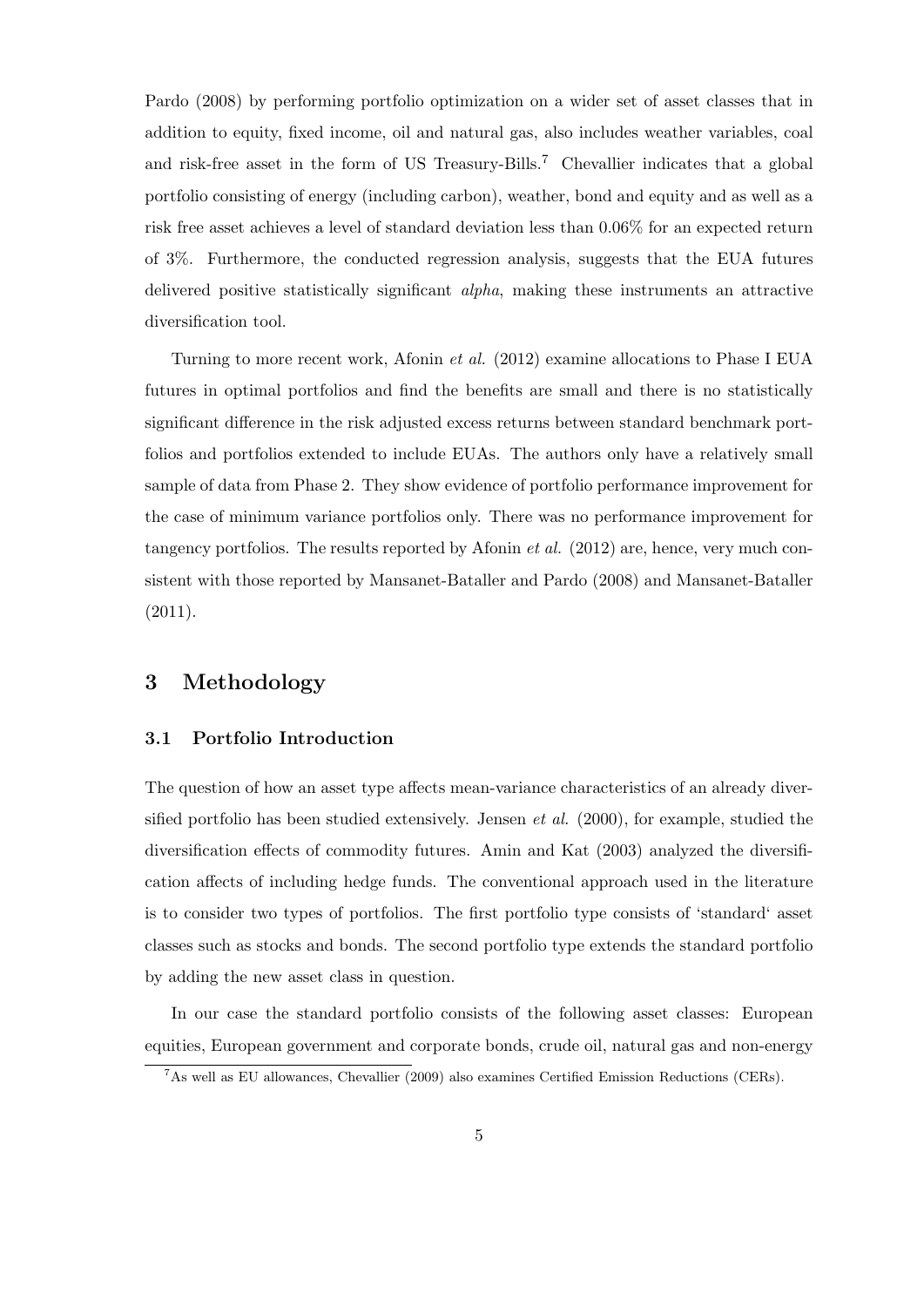commodities. The extended portfolio also includes Phase 1, Phase 2 or Phase 3 EUA futures. For each phase a rolling window optimization is performed. Asset allocations are recalculated on a quarterly basis using historical returns within a rolling 6 month window. During each optimization process the following portfolio types are constructed:

- *•* **GMV** Global Minimum Variance Portfolio based on sample covariance matrix
- *•* **GMV-LW** Global Minimum Variance Portfolio using Ledoit-Wolf covariance shrinkage estimator
- *•* **TP** Tangency Portfolio based on sample mean and sample covariance matrix
- *•* **TP-BS** Tangency Portfolio estimated using Bayes-Stein mean shrinkage estimator and sample covariance matrix
- *•* **TP-LW** Tangency Portfolio estimated using sample mean and Ledoit-Wolf covariance shrinkage estimator
- *•* **TP-BS-LW** Tangency Portfolio based on Bayes-Stein mean shrinkage estimator and Ledoit-Wolf covariance shrinkage estimator
- **NP** Naive Portfolio that uses the same allocation for all assets<sup>8</sup>

Both the standard and the extended portfolio are constructed for each of the above types. Portfolio optimization is performed with both short and no short-selling constraints.<sup>9</sup> To answer the question of how EUA futures affect already diversified portfolios, we compare the performance of standard and extended portfolios using the Jobson-Korkie test, as well as using the robust Sharpe ratio test proposed by Ledoit and Wolf  $(2008).^{10}$  Finally, the robustness of our analysis is examined using a mean variance spanning test (Huberman and Kandel, 1987 and Kan and Zhou, 2012).

<sup>&</sup>lt;sup>8</sup>The benefits of the naive portfolio, in terms of out-of-sample performance, have been highlighted by DeMiguel *et al.* (2009).

<sup>9</sup>DeMiguel *et al.* (2013) show that using option-implied volatility, risk premium, and skewness to adjust expected returns can improve the portfolio Sharpe ratio, even after prohibiting short sales and accounting for transaction costs. We leave this aspect of carbon portfolio optimization, availing of informion inherent in financial derivatives, to future work.

<sup>&</sup>lt;sup>10</sup>DeMiguel *et al.* (2009a) proposed a more generic framework for finding portfolios that perform well out-of-sample. Their method is based on solving the standard mean-variance optimization problem with an additional constraint on the norm of the weights vector. The study shows that using different definitions for the vector norm is equivalent to the Ledoit-Wolf shrinkage mechanism.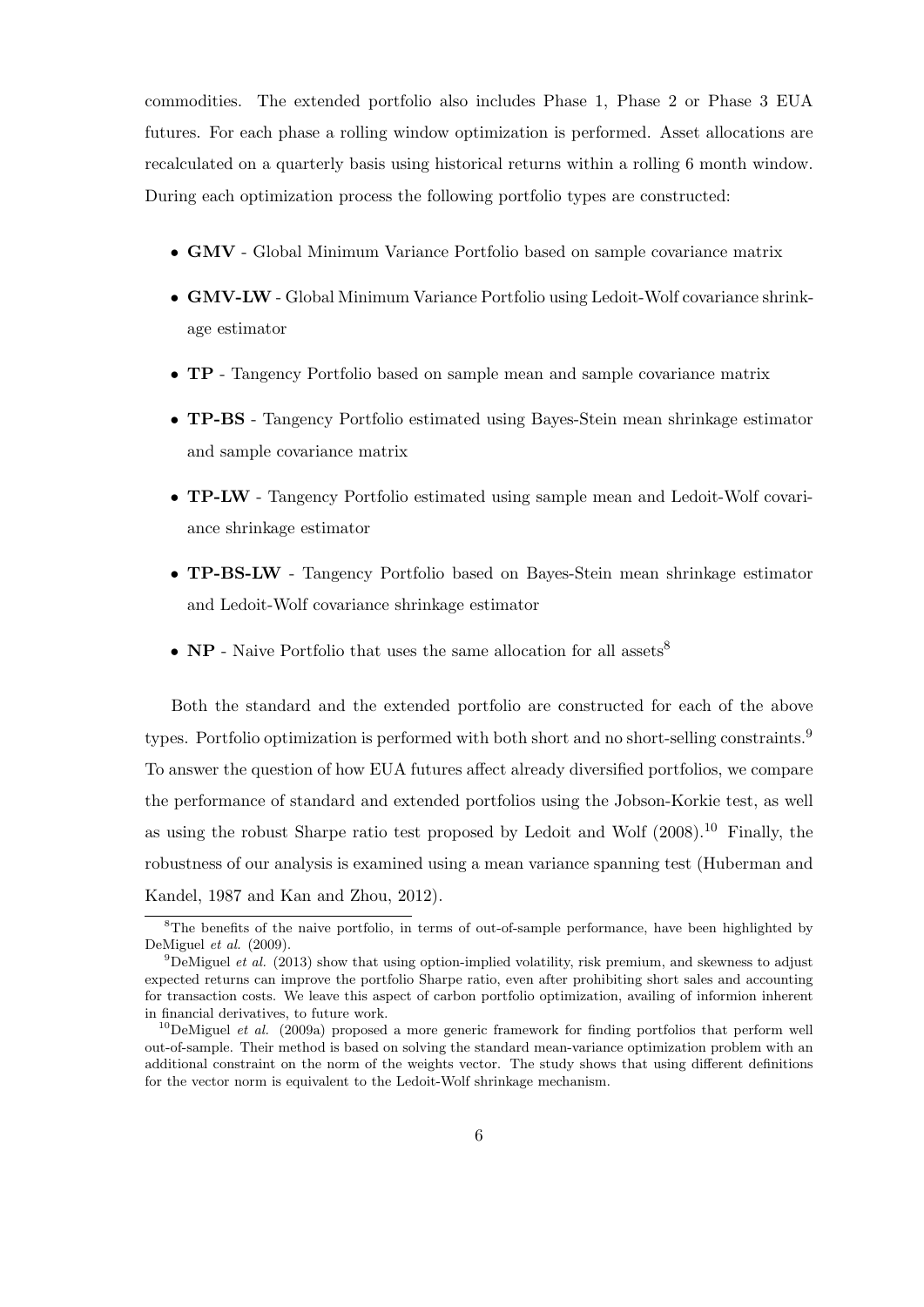#### **3.2 Portfolio Selection Problem**

Markowitz (1952) introduced modern portfolio theory and the mean-variance analysis for constructing optimal portfolios. The starting point of the theory is that an investor at time *t* decides what portfolio of securities to hold until time  $t + \Delta t$  based on the expected gains or losses at time  $t + \Delta t$ . This is a so called one-period optimization problem. Several challenges are associated with the use of classical mean-variance optimization. The first difficulty is that unconstrained optimization often results in corner solutions (see, Fabozzi *et al.*, 2006). Assets with high return and low risk receive large allocations, while assets with low return and high risk receive small allocations in the optimal portfolio. As a result, the optimal portfolio is not fully diversified and is exposed to ex-post risk. A common approach to address this problem is to impose constraints on the optimal asset allocations (see Chopra (1993) for example). The difficulty with this approach, is the *ad-hoc* nature of the chosen constraints. An additional complexity in the application of mean-variance analysis is that the standard asset allocations are very sensitive to estimation errors in expected returns and the covariance matrix. The effects of parameter uncertainty on portfolio allocations has been highlighted by a number of studies, e.g. see, Merton (1980), while Chopra and Ziemba (1993) found that the estimated allocations are particularly sensitive to variations in the means.

#### **3.3 Robust Optimization**

Jorion (1985) proposes Bayes-Stein shrinkage estimators to *shrink* the means of assets towards a global mean, in order to reduce the extent of extreme variations, when using the sample mean as an input. In general, the estimator can be defined in the following form:

$$
E(\bar{r}) = w\bar{r}_g + (1 - w)\bar{r}
$$
\n<sup>(1)</sup>

where  $E(\bar{r})$  is the adjusted mean estimate,  $\bar{r}_q$  - global mean,  $\bar{r}$  - assets mean and *w* is the shrinkage factor. Jorion (1985) showed that given a suitable prior, the shrinkage factor can be estimated as follows:

$$
\hat{\lambda} = \frac{(N+2)(T-1)}{(\bar{r} - r_g I)' S^{-1} (\bar{r} - r_g I)(T - N - 2)}
$$
\n(2)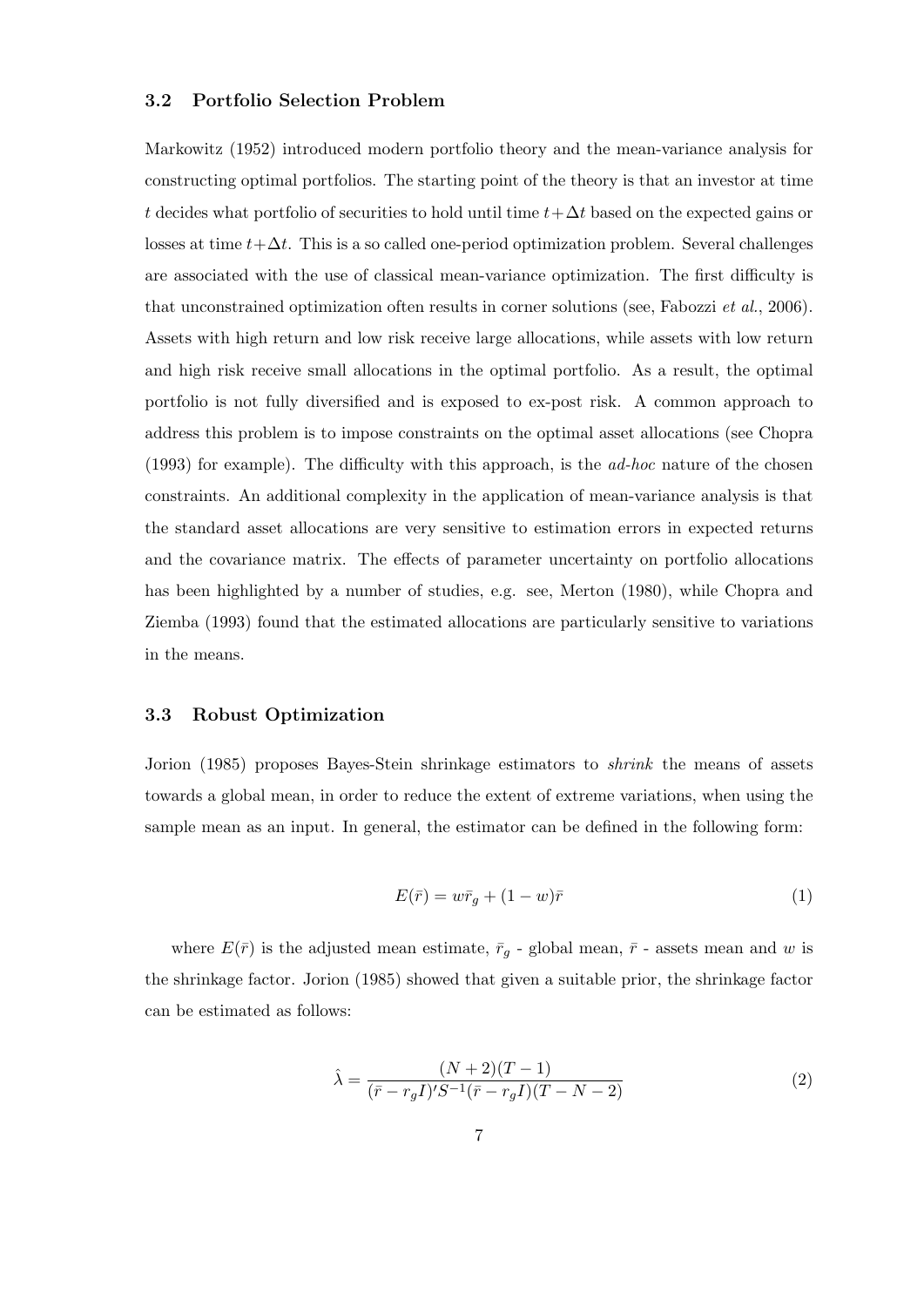$$
\hat{w} = \frac{\hat{\lambda}}{\hat{\lambda} + T} \tag{3}
$$

where  $T$  is the sample size,  $N$  is the number of assets,  $S$  is the covariance matrix,  $r_g$ is the mean return of the minimum variance portfolio and *I* is the vector of ones. In this paper we adopt the Bayes-Stein shrinkage estimator for the mean of asset returns.

Ledoit and Wolf (2003) have highlighted the estimation errors associated with simply using historical data to calculate the sample covariance matrix. Drawing on the literature on estimation errors in the means, Ledoit and Wolf (2004a) propose a shrinkage estimator as a replacement for the sample covariance matrix. The proposed shrinkage estimator has the following form:

$$
\delta F + (1 - \delta)S \tag{4}
$$

where  $0 \le \delta \le 1$ , *S* is the sample covariance matrix and *F* is a highly structured estimator known as shrinkage target. The sample covariance matrix is shrunk towards the highly structured estimator.  $\delta$  is referred to as shrinkage constant or shrinkage intensity. The shrinkage constant is given by:

$$
\delta = \max(0, \min(\frac{k}{T}, 1))
$$
\n<sup>(5)</sup>

where *T* is the sample size and

$$
k = \frac{\pi - \rho}{\gamma},\tag{6}
$$

$$
\pi = \sum_{i=1}^{N} \sum_{j=1}^{N} \pi_{ij}, \pi_{ij} = \frac{1}{T} \sum_{t=1}^{T} ((y_{it} - \bar{y}_{i.})(y_{jt}) - \bar{y}_{j.}) - \sigma_{ij})^2,
$$
\n(7)

$$
\rho = \sum_{i=1}^{N} \pi_{ii} + \sum_{i=1}^{N} \sum_{j=1, j \neq i}^{N} \frac{\bar{r}}{2} \left( \sqrt{\frac{\sigma_{jj}}{\sigma_{ii}}} \eta_{ii, ij} + \sqrt{\frac{\sigma_{ii}}{\sigma_{jj}}} \eta_{jj, ij} \right),\tag{8}
$$

$$
\eta_{ii,ij} = \frac{1}{T} \sum_{t=1}^{T} (((y_{it} - \bar{y_{i.}})^{2} - \sigma_{ii})(y_{it} - \bar{y_{i.}})(y_{jt} - \bar{y_{j.}}) - \sigma_{ij}),
$$
\n(9)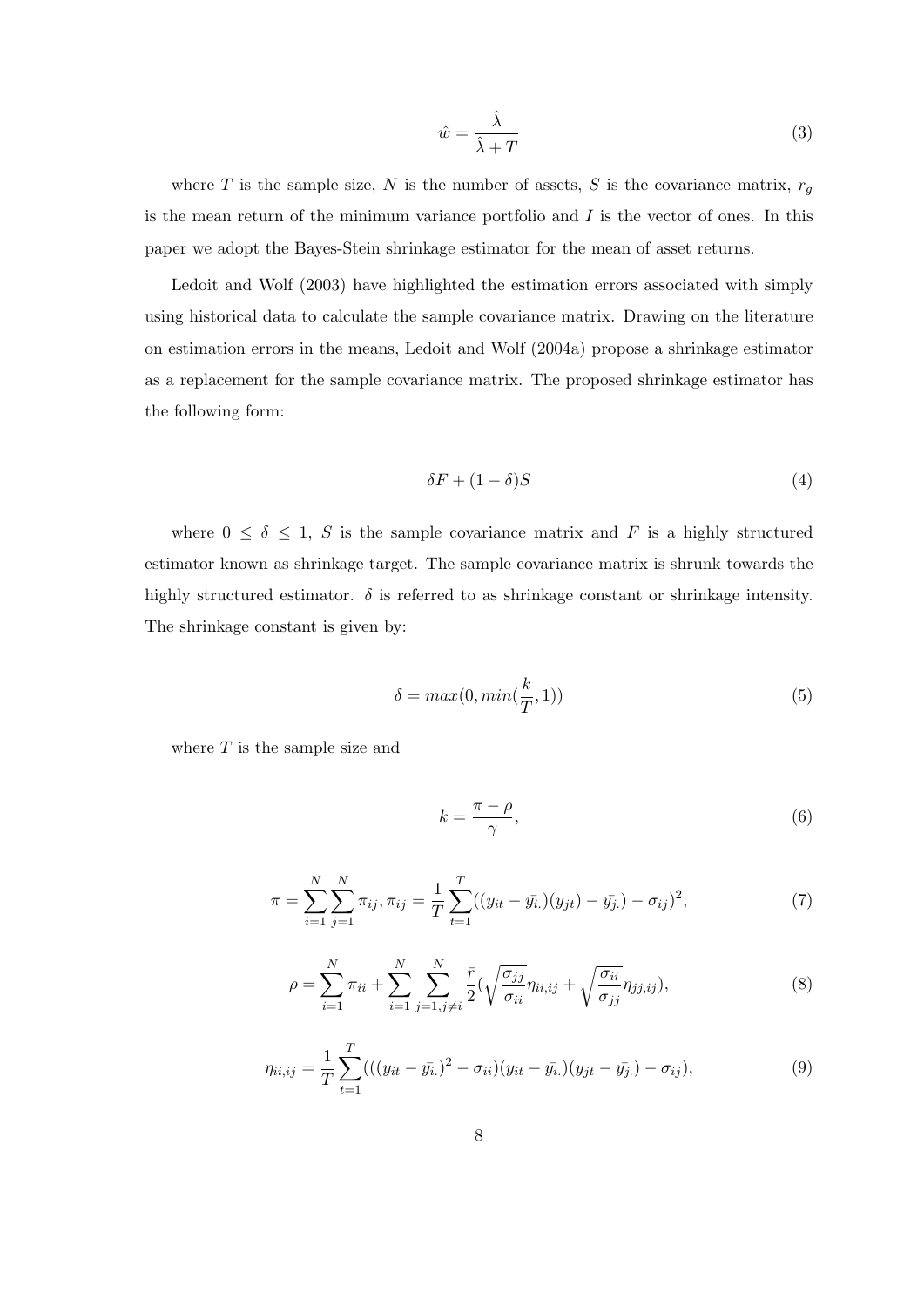$$
\eta_{jj,ij} = \frac{1}{T} \sum_{t=1}^{T} (((y_{jt} - \bar{y_j})^2 - \sigma_{jj})(y_{it} - \bar{y_i})(y_{jt} - \bar{y_j}) - \sigma_{ij}),
$$
\n(10)

$$
\gamma = \sum_{i=1}^{N} \sum_{j=1}^{N} (f_{ij} - \sigma_{ij})^2
$$
\n(11)

Ledoit and Wolf (2003, 2004a,b) propose various shrinkage targets including the constant correlation model, the single index model and the two-parameter model.

#### **3.4 Portfolio Performance Comparison**

To compare performance of two portfolios we use the Jobson and Korkie (1980) test of the equality of Sharpe ratios. In the corrected version, Memmel (2003) states the test statistic as having the following form:

$$
z = \frac{(r_1 - r_f)\sigma_2 - (r_2 - r_f)\sigma_1}{\sqrt{\frac{1}{T}(2\sigma_1^2\sigma_2^2 - 2\sigma_1\sigma_2\sigma_{12} + \frac{1}{2}r_1^2\sigma_2^2 + \frac{1}{2}r_2^2\sigma_1^2 - r_1r_2\sigma_{12}^2/\sigma_1\sigma_2)}}
$$
(12)

where  $r_1$ ,  $\sigma_1$ ,  $r_2$ ,  $\sigma_2$  are mean and standard deviation of return from portfolio 1 and 2 respectively,  $r_f$  is the risk-free return and  $\sigma_{12}$  is the covariance of returns from portfolio 1 and 2. Jobson and Korkie (1980) indicated that the *z* statistic is asymptotically standard normal. Significant positive *z* values can be viewed as the indication that portfolio 1 outperforms portfolio 2. The derivation of the test statistic in equation 12 is based on the assumption that the portfolio return distribution is normal. This assumption however rarely holds in practice.

Ledoit and Wolf (2008) suggested a robust portfolio performance hypothesis test based on the Sharpe ratio. The authors propose a studentized time series bootstrap confidence interval. If the differences below are within the confidence interval, then they are no different to zero.

Ledoit and Wolf (2008) define

$$
\Delta = \frac{\mu_1}{\sigma_1} - \frac{\mu_2}{\sigma_2} \tag{13}
$$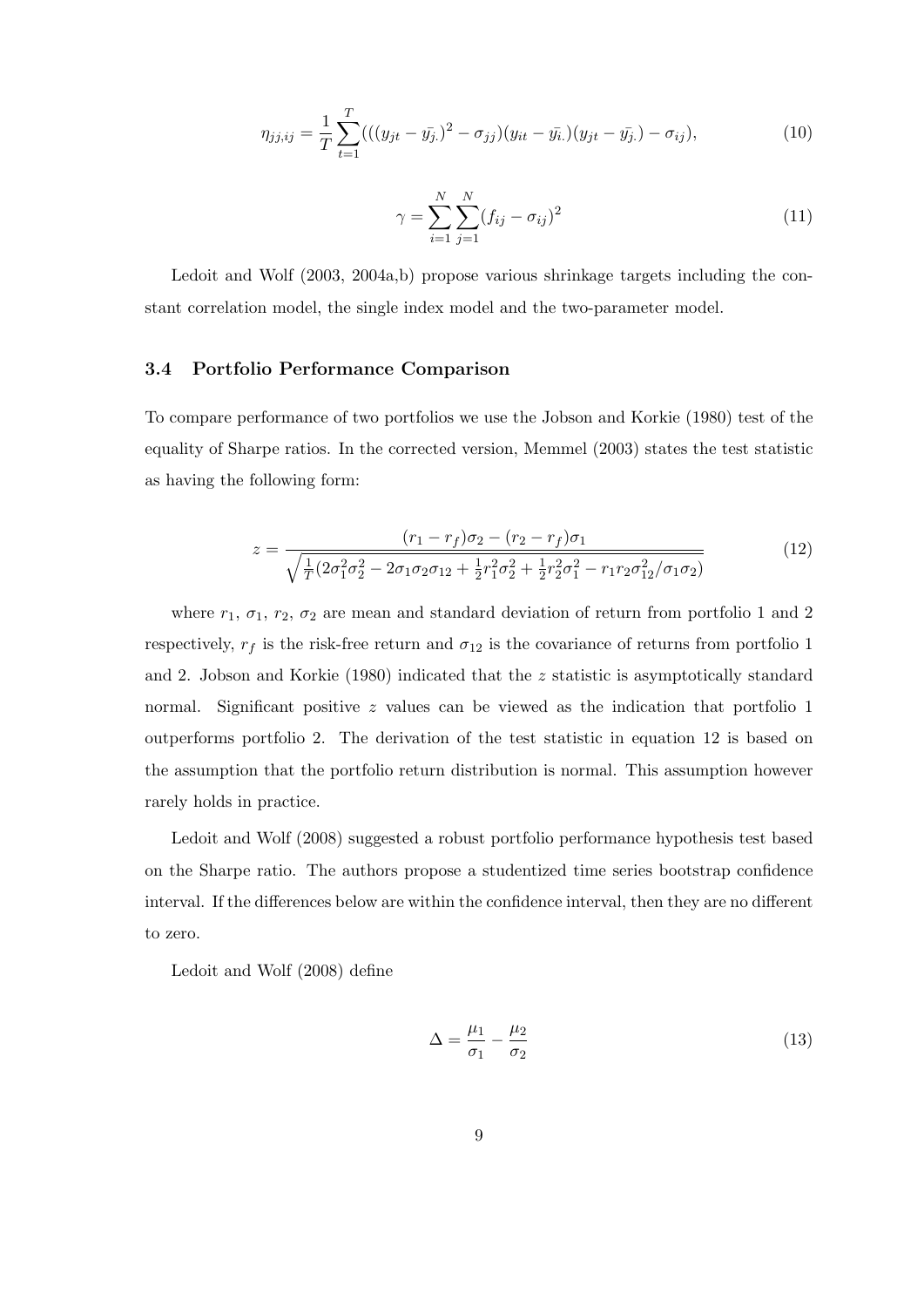where  $\mu_{1(2)}$  and  $\sigma_{1(2)}$  are mean and standard deviation of excess returns of portfolio 1(2).

The studentized test statistic *d* has the form:

$$
d = \frac{|\hat{\Delta}|}{s(\hat{\Delta})} \tag{14}
$$

where  $\hat{\Delta}$  is the estimated difference computed from the original data and  $s(\hat{\Delta})$  is a standard error for ∆. Whether these two portfolios have the same Sharpe ratios is equivalent to a two-sided test for  $H_0: \Delta = 0$ . Such a test at significance level  $\alpha$  can be implemented by constructing a bootstrap confidence interval with confidence level  $1-\alpha$ . The null hypothesis is rejected if zero is not contained in the interval.

## **4 Data and Empirical Results**

#### **4.1 Data**

To study the effects of adding EUA futures contracts to an already diversified portfolio we consider the following standard asset classes: equities, government and corporate bonds, oil, gas and non-energy commodities. The list below contains details of indexes we use to proxy each asset class.

- Phase 1 EUA Futures EUA Futures front contracts (December 2005 contracts are used to represent Phase 1 EUA Futures prices in 2005, December 2006 contracts are used in 2006, etc.; switch takes place in last trading day of December of each year)
- *•* Phase 2 EUA Futures December 2008 through to December 2012 EUA Futures Contracts (switch takes place in the last trading day in December of each year)
- *•* Phase 3 EUA Futures December 2013 through to December 2015 EUA Futures Contracts (switch takes place in the last trading day in December of each year)
- *•* Stocks Dow Jones Euro Stoxx 50 Index
- *•* Government Bonds IBOXX Euro Sovereign All Maturities Price Index Corporate Bonds - IBOXX Euro Corporate AAA Rated All Maturities Price Index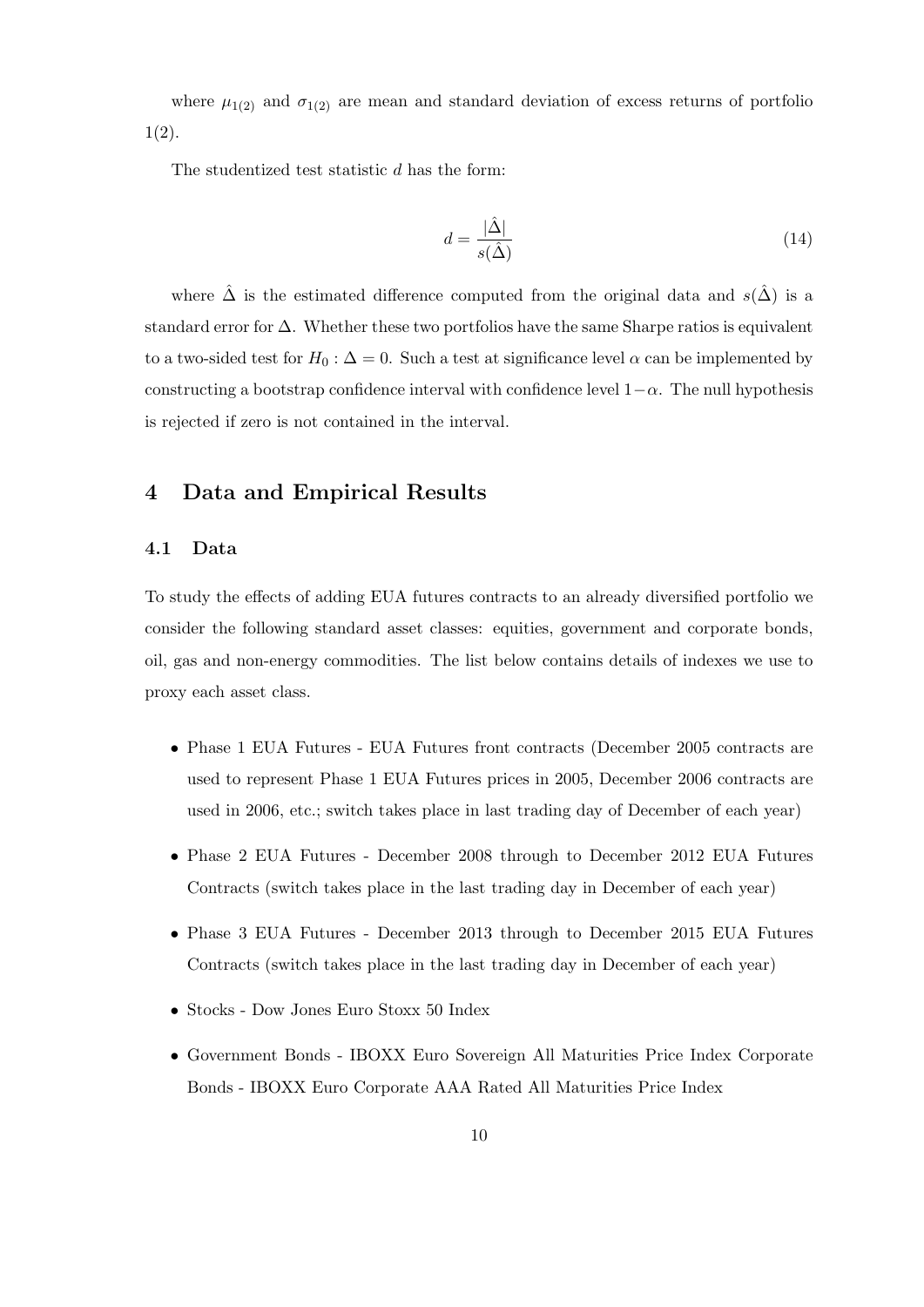- *•* Crude Oil Dow Jones UBS Energy (DJAIGEN) Sub-Index
- *•* Natural Gas Dow Jones UBS Energy (DJAIGEN) Sub-Index
- *•* Non-Energy Commodities Dow Jones UBS Ex. Enery (DJAIGXE) Sub-Index
- *•* Risk-Free Asset Euribor 1 Month rate

The EUA futures prices are quoted in Euro. EUA futures prices have been obtained from the Intercontinental Exchange (ICE) and the European Climate Exchange (ECX). All other price series have been sourced from Bloomberg. The sample dataset for analyzing Phase 1 EUA futures contains daily price series and covers the period from April 22*nd* 2005 until December 17*th* 2007. The dataset for analyzing Phase 2 EUA futures contains daily prices running from January 2*nd* 2008 until December 17*th* 2012. The dataset for analyzing Phase 3 EUA futures contains daily prices from start of January 3*rd* 2013 to July 1*st* 2015. Besides having similar time series properties to other asset prices in our sample, the EUAs also behave in a similar fashion following the start of the significant economic and stock market downturn in the summer of  $2008$ <sup>11</sup>. This is particularly the case for Phase 2 EUA observations.<sup>12</sup>

Panel A of table 1 contains summary statistics for the Phase 1 dataset. As can be seen, EUA futures delivered a negative annual return of -94% and have by far the highest annual standard deviation of 170.11% compared to all other assets under consideration. The high volatility can be explained by the sharp falls in the EUA futures prices due to overallocation of allowances in the beginning of Phase 1. The negative return is not surprising and can be attributed to the no banking rule between Phase 1 and Phase 2 of the EU ETS. The only two assets with the positive Sharpe ratios are stocks and non-energy related commodities.

<sup>&</sup>lt;sup>11</sup>We treat each of the Phases separately, as important regulatory and policy differences exist in each case. Our approach of separately examining the Phases is consistent with studies in the literature, e.g. Bredin and Muckley (2011). In Phase 1 (2005-2007), the pilot phase, practically all allowances were allocated freely via grandfathering. Banking of allowances across years was not allowed between Phase 1 and 2. Phase 2 introduced unlimited banking, as well auctioning. This policy effectively places a seam between Phase 1 and 2. Phase 3 (2013-2020) has introduced further flexibility, with 40% of total allowances planned to be auctioned.

<sup>&</sup>lt;sup>12</sup>A number of specific EU ETS events occurred during Phase 1. In April 2006, coincident to the unofficial release of the 2005 emissions data by some of the EU member states the price of EUAs collapsed. EU ETS prices had reached a high in April 2006. Following the official release by the EU commission on the 15*th* May 2006, showing a larger than expected surplus in the market, the price fell 50% by mid May 2006. Given that banking EUAs was prohibited between phases, the price eventually converged to close to zero at the end of Phase 1.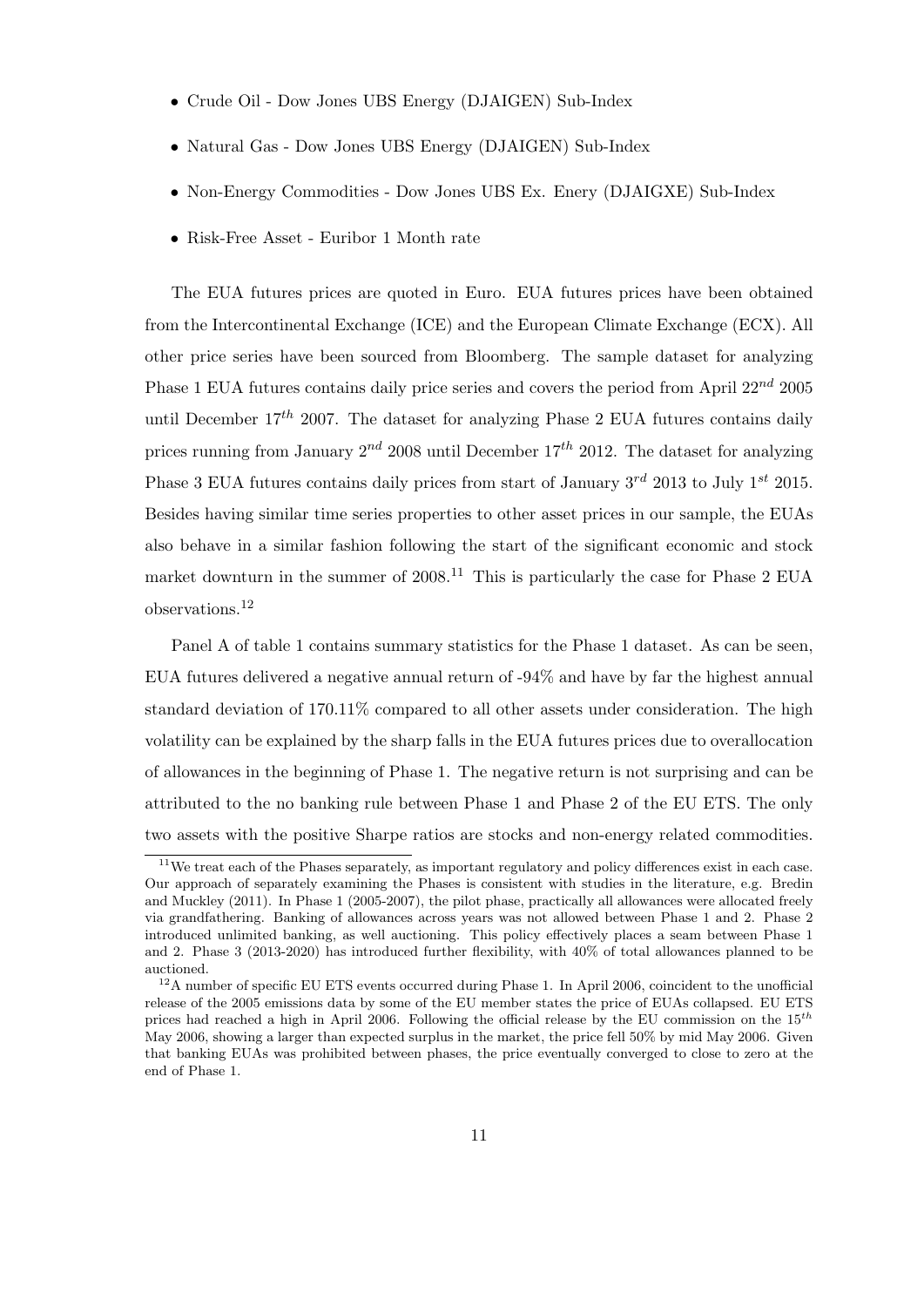Unsurprisingly, government and corporate bonds have the lowest volatility. Natural gas futures had the second worst return after EUA futures and the second highest volatility. Note that return distributions of all assets in this dataset are non-normal as indicated by the Jarque-Bera test statistics - with only two exceptions, oil and government bonds. Taken together the summary statistics for Phase 1 dataset indicates the unattractive nature of EUA futures contracts on an individual basis. Although, as Mansanet-Bataller and Pardo (2008) point out, investors who took short positions in this asset assumed high risk but obtained positive return.

#### [Please insert table 1 here.]

Panel B of table 1 contains summary statistics for the dataset we use to analyze portfolio performance in Phase 2. Compared to Phase 1, EUA futures in Phase 2 were less volatile with standard deviation of 43.04%, although returns remained in negative territory, -22.55%. Natural gas has the worst return and the highest volatility. Return distributions of all assets in Phase 2 are non-normal as confirmed by the significant Jarque-Bera test statistics. Although Phase 2 EUA futures are highly volatile, they are no longer the worst performing asset class. Compared to Phase 1, the return volatility of Phase 2 EUA futures has reduced significantly from 170.11\% to 43.04\%.

Turning to Phase 3, panel C of table 1 shows that EUA futures returns remained highly volatile - with the highest standard deviation at 65.41%, of the asset classes examined. That said, EUA futures returns are, during our sample of Phase 3, in positive territory. This could make Phase 3 EUA futures attractive to investors who are risk takers, even without the option of short trades. Other notable summary statistics in Phase 3 include a reversion positive stock returns, after the global financial crisis. Oil and natural gas continue to exhibit negative returns and high volatility. Once again, all asset classes exhibit significant Jarque-Bera test statistics.

Panel A of table 2 reports correlation coefficients for all assets in Phase 1. The EUA futures have positive, though quite low, statistically significant correlations with crude oil and corporate bonds. Correlations with other asset returns are even closer to zero and not statistically significant. Stocks are positively correlated with non-energy commodities and negatively correlated with fixed income securities. All commodities, including crude oil, natural gas and non-energy commodity futures are positively correlated. It is not surprising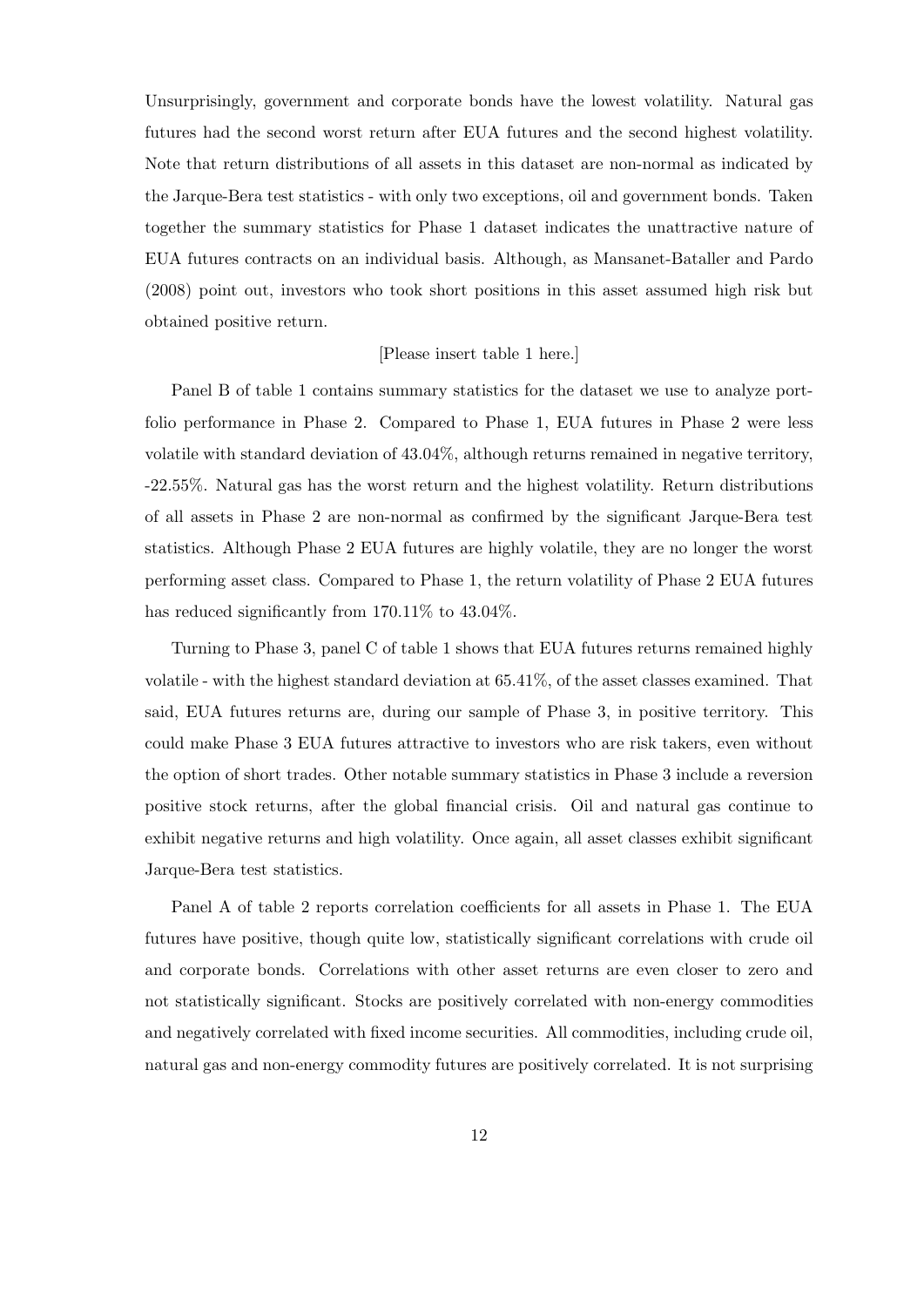to note that government and corporate bond indexes are highly correlated.

#### [Please insert table 2 here.]

Phase 2 correlations are reported in Panel B of table 2. The EUA futures have positive and statistically significant correlations with stocks, crude oil and non-energy commodity futures. Correlations with both government and corporate bonds are negative and statistically significant. Again, all commodities, including crude oil, natural gas and non-energy commodity futures are positively correlated. Non-energy commodity futures are negatively correlated with both corporate and government bonds. As was the case in Phase 1, government and corporate bond indexes are highly correlated, although not to the same extent as in Phase 1. The change in EUAs correlations between Phase 1 and Phase 2 samples is quite dramatic and would point towards the development of these instruments as asset classes. This is particularly the case, given the other asset correlations in the portfolio have not changed dramatically between Phase 1 and 2. Taking account of the *prima facie* diversification potential evidence in Phase 2, there would appear to be a reduction in scope in relation to stock, oil and non energy commodities (significant positive correlations) and some nascent scope relative to government and corporate bonds (significant negative correlations).

Panel C of the table reports no significant correlations between EUA futures and other asset classes in Phase 3. This is indicative of a new emerging independence of EUA futures. It shows *prima facie* evidence of scope for diversification potential, at least relative to stock, oil and non energy commodities, in Phase 3 relative to Phase 2. Additionally, however, the apparent scope for portfolio diversification relative to government and corporate bonds in Phase 2 has diminished significantly in Phase 3.

#### **4.2 Empirical Results**

In this section optimal allocations are analyzed for extended minimum variance standard and tangency portfolios. Formal performance comparisons of standard and extended portfolios are conducted using the Jobson-Korkie test and the Ledoit-Wolf robust bootstrap test. For each portfolio type the main performance characteristics such as return, risk and the Sharpe ratio are reported. In addition, the Jarque-Bera normality test are presented for each portfolio type.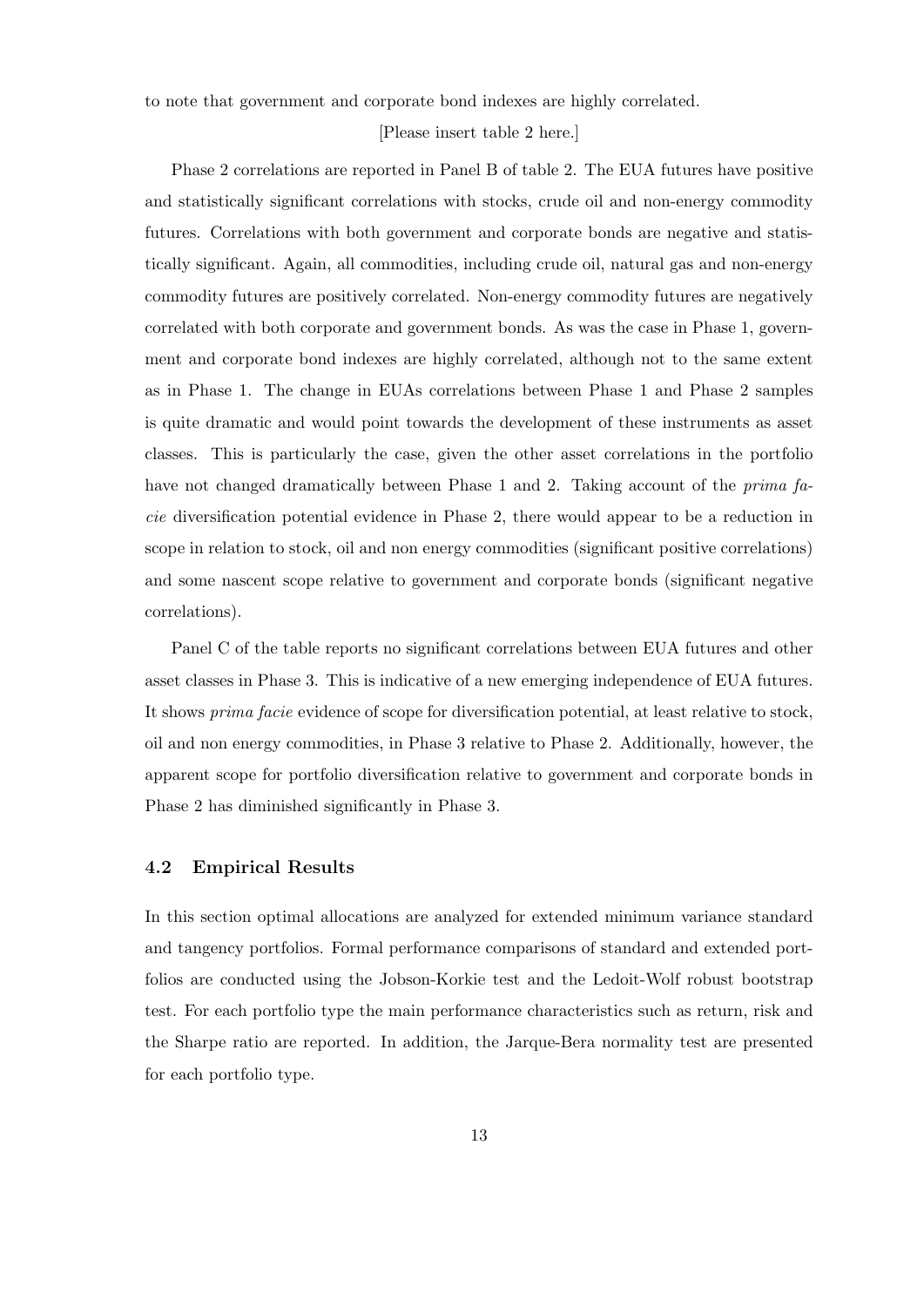Panel A of table 3 shows descriptive statistics in Phase 1 for the returns of extended portfolios constructed using seven different portfolio optimization strategies as outlined in section 3. The classical tangency portfolio is the only one that has a positive return. In terms of risk adjusted excess returns as illustrated by Sharpe ratios, the tangency portfolio does not provide any benefits. All other portfolios do not outperform the risk-free asset and have negative Sharpe ratios. The naive portfolio has the lowest return and the highest volatility. Return distributions of all portfolio types have significant higher moments according to the Jarque Bera test statistic. The hypothesis of return distribution normality is rejected at the 1% significance level. Panel B of table 3 reports the portfolio statistics for the case where short selling of assets is allowed. Extended portfolios TP, TP-BS, TP-LW and TP-BS-LW report large positive Sharpe ratios.

#### [Please insert table 3 here.]

Panel C of table 3 reports result for the Jobson-Korkie test and the Ledoit-Wolf robust bootstrap test, evaluating the performance of extending the standard portfolios. For example, the Jobson-Korkie test statistic, comparing the performance of the extended minimum variance portfolio and the standard minimum variance portfolio, is -1.40. The test statistic is not statistically significant and so indicates that that extended portfolio does not result in a performance improvement or disimprovement, relative to the standard minimum variance portfolio. Indeed, in the no short-selling case of Panel C, there is no statistically significant difference in the performance of the extended portfolios relative to their standard counterparts across the range of 7 portfolio optimization strategies adopted. In contrast where short selling is allowed, portfolios TP-LW and TP-BS-LW report significant improvements in performance. Therefore, in Phase 1, when short selling is allowed, we confirm, using tangency portfolios: sample mean and Ledoit-Wolf covariance shrinkage estimator (TP-LW) or the Bayes-Stein mean shrinkage estimator and Ledoit-Wolf covariance shrinkage estimator (TP-BS-LW), that the inclusion of carbon in the portfolio can contribute significantly to improved performance.  $^{13}$   $^{\,14}$ 

Panel A of table 4 contains descriptive statistics for the returns of extended portfolios

<sup>&</sup>lt;sup>13</sup>It is also noteworthy that TP-BS shows improved performance when carbon is included using the Ledoit-Wolf robust bootstrap test, albeit not with the Jobson-Korkie test.

 $14$ The corresponding time-varying (a 6-month rolling window) portfolio allocations, switch substantively across the no short selling and short selling environments. There is a negative weight on EUA futures throughout the majority of the time in Phase 1 in respect to TP, TP-BS, TP-LW and TP-BS-LW. Plots of the portfolio allocations are available from the authors upon request.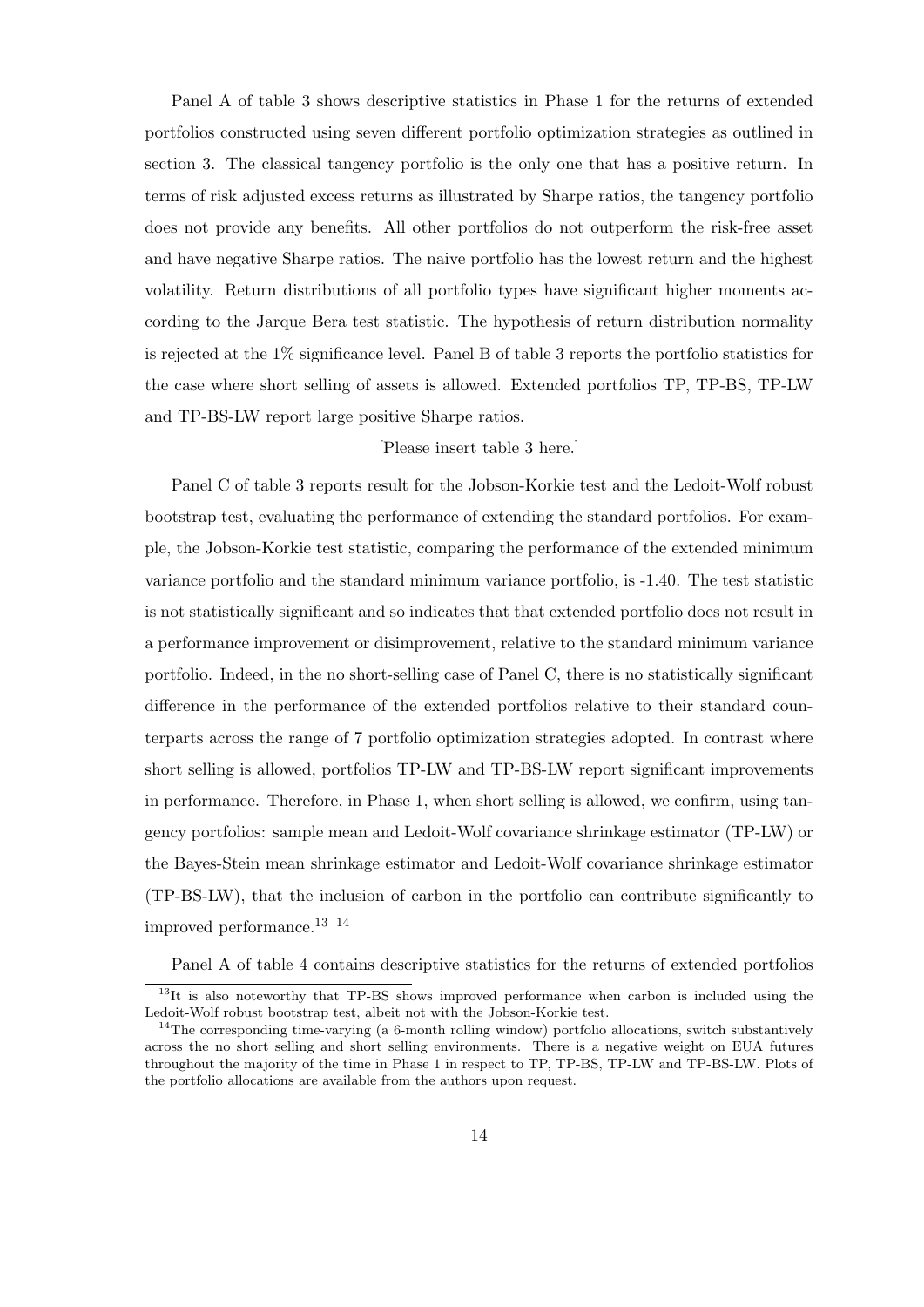in Phase 2 when short-selling is not allowed. All portfolios have negative Sharpe ratios. The Jobson-Korkie test and the Ledoit-Wolf robust bootstrap test are reported in Panel C of the table. Both measures of portfolio performance are perfectly consistent and indicate that there is no performance benefit from augmenting the Phase 2 standard portfolios with EUA futures. This result is consistent with the no-short selling environment using the Phase 1 sample. Panel B of table 4 contains descriptive statistics for the returns of extended portfolios in Phase 2 when short selling is permitted. Unlike Phase 1, allowing short-selling does not result in high returns for the extended portfolios. When comparing extended and standard portfolios, with the same optimization strategy, the Jobson-Korkie test and the Ledoit-Wolf robust bootstrap test, both indicate no performance improvement.

#### [Please insert table 4 here.]

Panel A (B) of table 5 contains descriptive statistics for the returns of extended portfolios in Phase 3 when short-selling is not (short-selling is) allowed. The extended tangency portfolios exhibit negative Sharpe ratios in both the short selling and no short selling imposed environments. The Jobson-Korkie test and the Ledoit-Wolf robust bootstrap test are reported in Panel C of the table. These test results are also consistent with findings in Phase 2. There is no significant improvement (or dis-improvement) in the performance of standard portfolios, due to the inclusion of EUA futures.

#### [Please insert table 5 here.]

The Phase 2 and 3 short sales and no-short sales findings are consistent. The portfolio benefits from augmenting the portfolio with EUAs arises in particular during Phase 1, when there was a predictable fall in the price, as a result of the over supply of emission rights and the no banking rule between Phase 1 and 2. The benefits to portfolio optimization become clear once short selling is permitted. However, for Phase 2 and beyond, the no-banking rule has been abandoned and there is no evidence of clear portfolio augmentation benefits.

## **5 Mean Variance Spanning**

In Table 6 we test whether the minimum variance frontier of benchmark assets alters as a result of including a new risky asset, EUA futures (a test asset). We permit short sales and we focus exclusively on the sample mean and the sample covariance matrix. As in our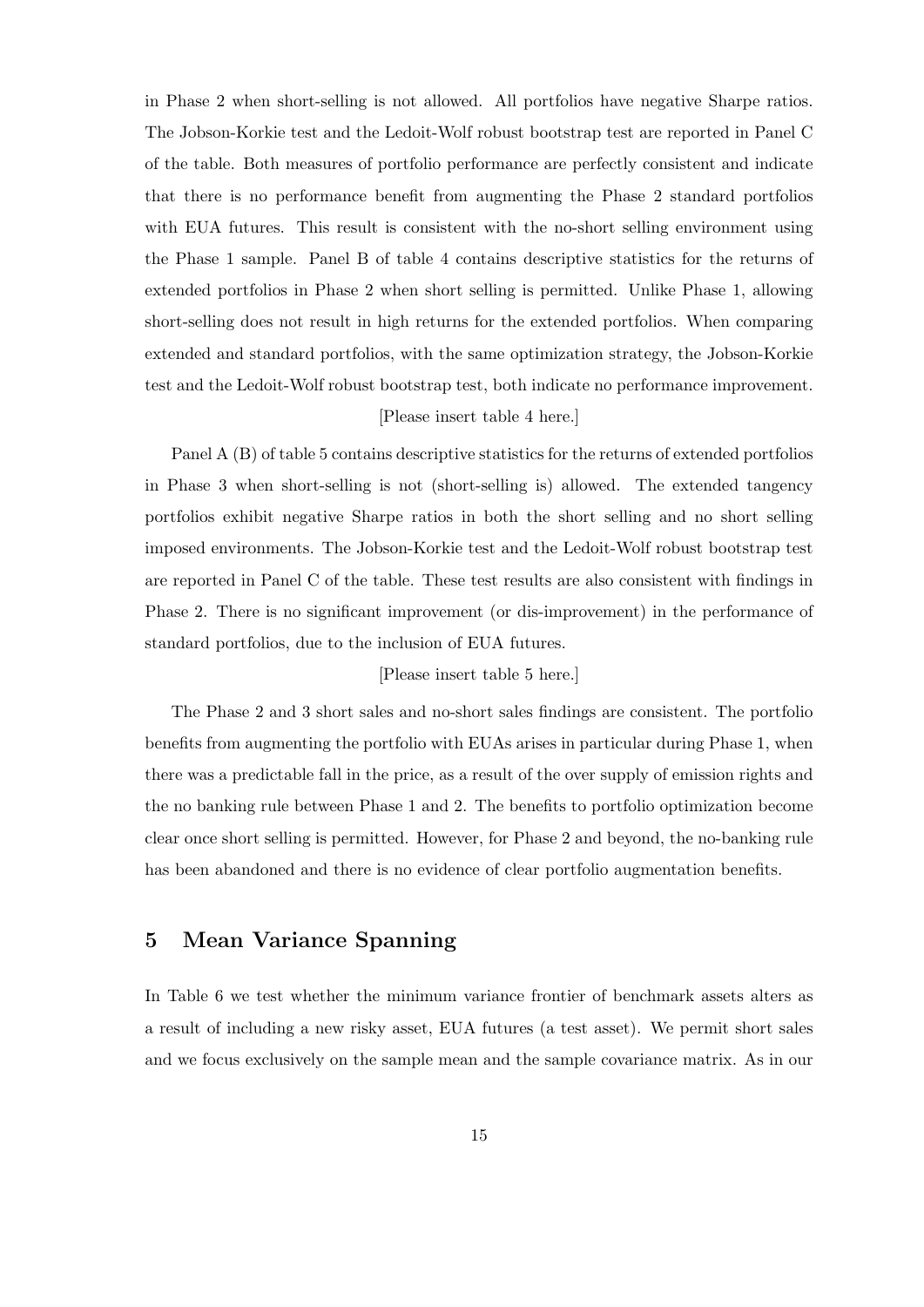prior analyses, our tests are conducted in Phase 1, Phase 2 and Phase 3 of the EU ETS. We present results for the asymptotic likelihood ratio spanning test (Huberman and Kandel, 1987) and the corrected F-test, Wald tests robust to certain non-normalities in returns and step down tests (Kan and Zhou, 2012).

#### [Please insert table 6 here.]

In Panel A of table 6, the likelihood ratio test statistic rejects the null hypothesis at the 1% level in Phase 1, and at the 5% level in Phase 3, and it does not reject the null hypothesis at any level in Phase 2.<sup>15</sup> Furthermore, the corrected F-test and Wald test statistics, the latter robust to certain non-normalities in returns, indicate consistent results. Hence, the standard benchmark portfolio of assets do not span the test asset in Phase 1 or in Phase 3 but they do span the test asset in Phase 2. Our results indicate that EUA futures statistically improve the investment opportunity set of benchmark assets in Phase 1 and 3, but not Phase 2. We cannot, however, necessarily attribute the statistical power of this test to economic significance in terms of portfolio diversification benefits. It may turn out the rejection of the null hypothesis stems from the statistical power of the likelihood ratio test (and Wald tests) but does not align well with the economic significance of the difference between the extended and standard minimum variance frontiers.<sup>16</sup>

When testing for differences in minimum variance frontiers it is natural statistically to put more weight on relatively accurately estimated portfolios, e.g., the global minimum variance portfolio, however a small difference in the global minimum variance portfolio which may be statistically significant may not align well with economic significance.<sup>17</sup> In addition, when there is a risk free rate instrument available in the market then meanvariance investors will be exclusively interested in the tangency portfolio (the portfolio that maximises the Sharpe ratio). To the extent that investors are not inclined to hold the global minimum variance portfolio (this would imply that a unique risk free rate was

<sup>15</sup>Kan and Zhou, 2012, also provide Wald and Lagrange multiplier tests for the same null hypothesis. These tests, however, in our setting of a single test asset, are straightforward transformations of the adopted likelihood ratio test and thus are equivalent tests in general. As a result, these tests are perfect substitutes as they are equally powerful in a statistical sense.

<sup>&</sup>lt;sup>16</sup>These tests have strong power to reject the spanning hypothesis for a test asset that can improve the variance of the global minimum-variance portfolio but little power for a test asset that can improve the tangency portfolio (Kan and Zhou, 2012).

 $17$ Furthermore, a big difference in the tangency portfolio may be difficult to detect statistically but may be of great economic importance. The sampling error of the minimum variance portfolio is likely to be much less than that of the tangency portfolio, as its estimation does not require an estimate of the expected return and thus it is more accurately estimated.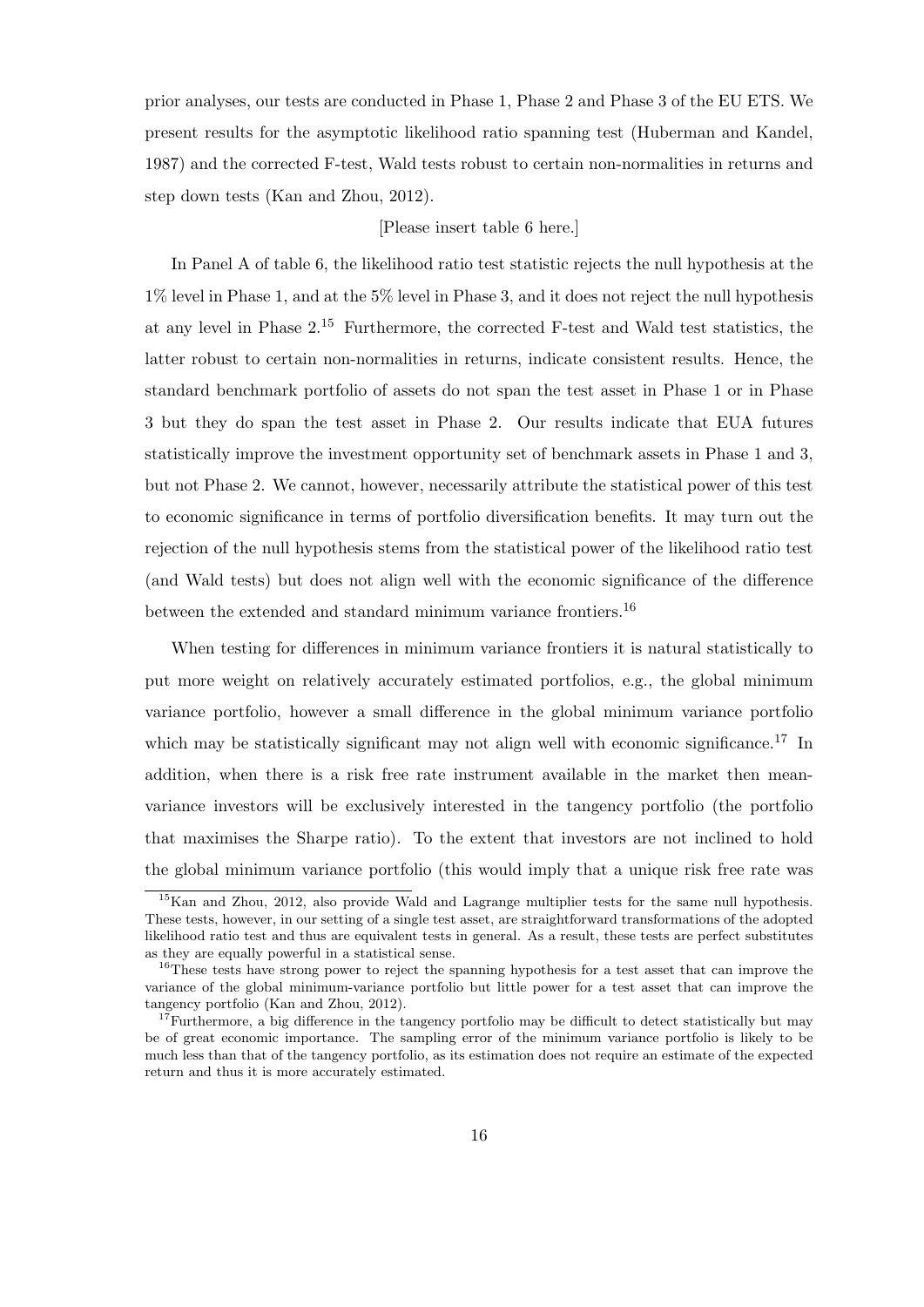not available in the market) there is no economic motivation to test for alterations in the minimum variance portfolio due to the inclusion of EUA futures.

To take account of the problems highlighted above, in panel B of table 6 we present additional step-down spanning test results. The null hypothesis that the benchmark assets span the test assets can be disaggregated into two joint tests (so-called step-down spanning tests). First, a test of whether the new tangency portfolio has a zero weight in the EUA futures (F1 in panel B of table 6) and second a test of whether the minimum variance portfolio has a zero weight in the EUA futures (F2 in panel B of table 6). We find evidence that in Phase 1 and Phase 3, the minimum variance frontier is improved due to the inclusion of EUA futures. This improvement in the investment opportunity set arises due to not only an improvement in the minimum variance portfolio but importantly from an economic viewpoint, an improvement in the tangency portfolio. However, the improvement in the tangency portfolio only takes place in Phase 1.

Our results indicate that there is considerable portfolio diversification benefits during Phase 1 and not in Phase 2 or in Phase 3. This finding is consistent with the nature of a emerging asset during the Pilot Phase and also the general indication of a move by fund managers into this market.<sup>18</sup> In particular, we only see the portfolio improvement in Phase 1 for the case of short-selling, while in Phase 2 or 3 there are no portfolio improvements for the case of either short-sales or no short sales regulatory environments. Previous empirical evidence, see Bredin and Muckley (2011), Bredin *et al.* (2014), Bredin and Parsons (2016) and Chen *et al.* (2017) has indicated considerable market development of the EU ETS during Phase 2. Our finding of portfolio benefits during the Pilot Phase and not during the Kyoto Phase, or thus far in Phase 3, is consistent with these studies.

## **6 Conclusions**

The rapid growth of a European emissions trading market has led to the establishment of emission allowances as a new financial asset. The new market has attracted new participants, such as hedge funds, pension funds, foundations, and other plan sponsors. These investors have no emission reduction obligations and participate in the carbon markets in

<sup>&</sup>lt;sup>18</sup>Recent evidence presented by Ibikunle and Sheffen (2015) has found that European green mutual funds have underperformed conventional mutual funds over the 1991-2014 period.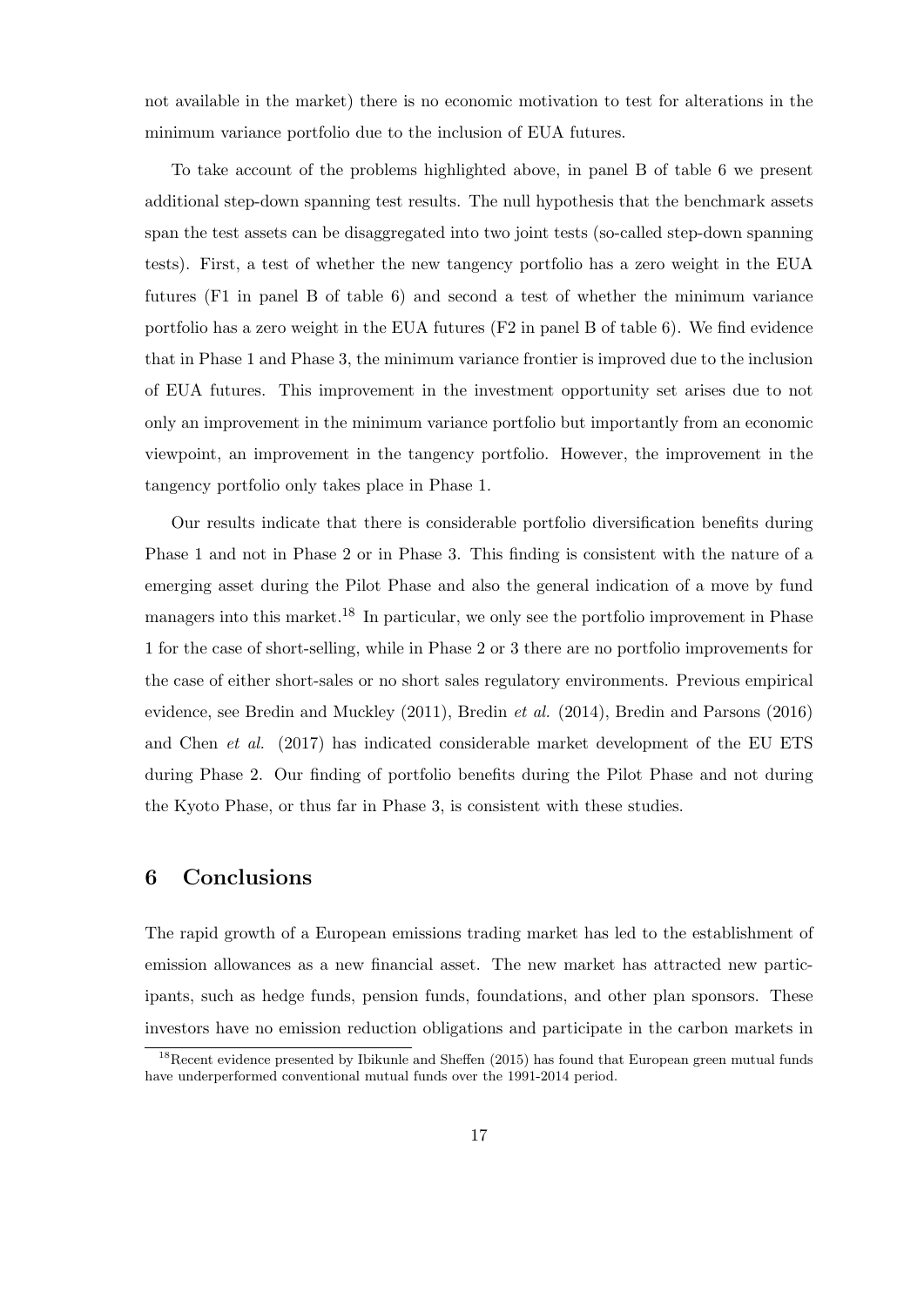order to extend their investment opportunities through diversification (Lucia, Mansanat-Bataller and Pardo, 2015). As has been highlighted by Bredin and Muckley (2011), there is new evidence of equilibrium drivers of carbon prices in Europe which follows, at least in the long-term after Phase 1, key macroeconomic and energy variables.

The emerging nature of this new asset class is also evident when examined from the portfolio perspective. Our analysis covers the complete history of the EU ETS Phase 1, 2 and 3, rather than the predominantly pilot based focus of the previous studies. Formal tests are performed to compare portfolio performance using the Jobson-Korkie (1980) test and the robust bootstrapping method of Ledoit-Wolf (2004b). We also conduct a series of sensitivity analysis using mean variance spanning tests (Huberman and Kandel, 1987 and Kan and Zhou, 2012). We find consistent evidence of portfolio diversification benefits from carbon, however only for short-sales and only for Phase 1. During Phase 2 in which the market matured quite considerably (see Bredin *et al.*., (2014) and Chen *et al.* (2017)), we find no evidence of portfolio diversification benefits.

Our results are consistent with the narrative of extensive risk capital being attracted to carbon markets in particular during Phase 1 of the EU ETS. During the first stage of the ETS, a large number of US and European hedge funds and private equity funds were attracted to the market and invested in carbon credits or alternatively via equity stakes in carbon firms (see, Labatt and White, 2007). Our results can reflect the maturing nature of the carbon market in Europe and establishment of an asset class driven by fundamentals.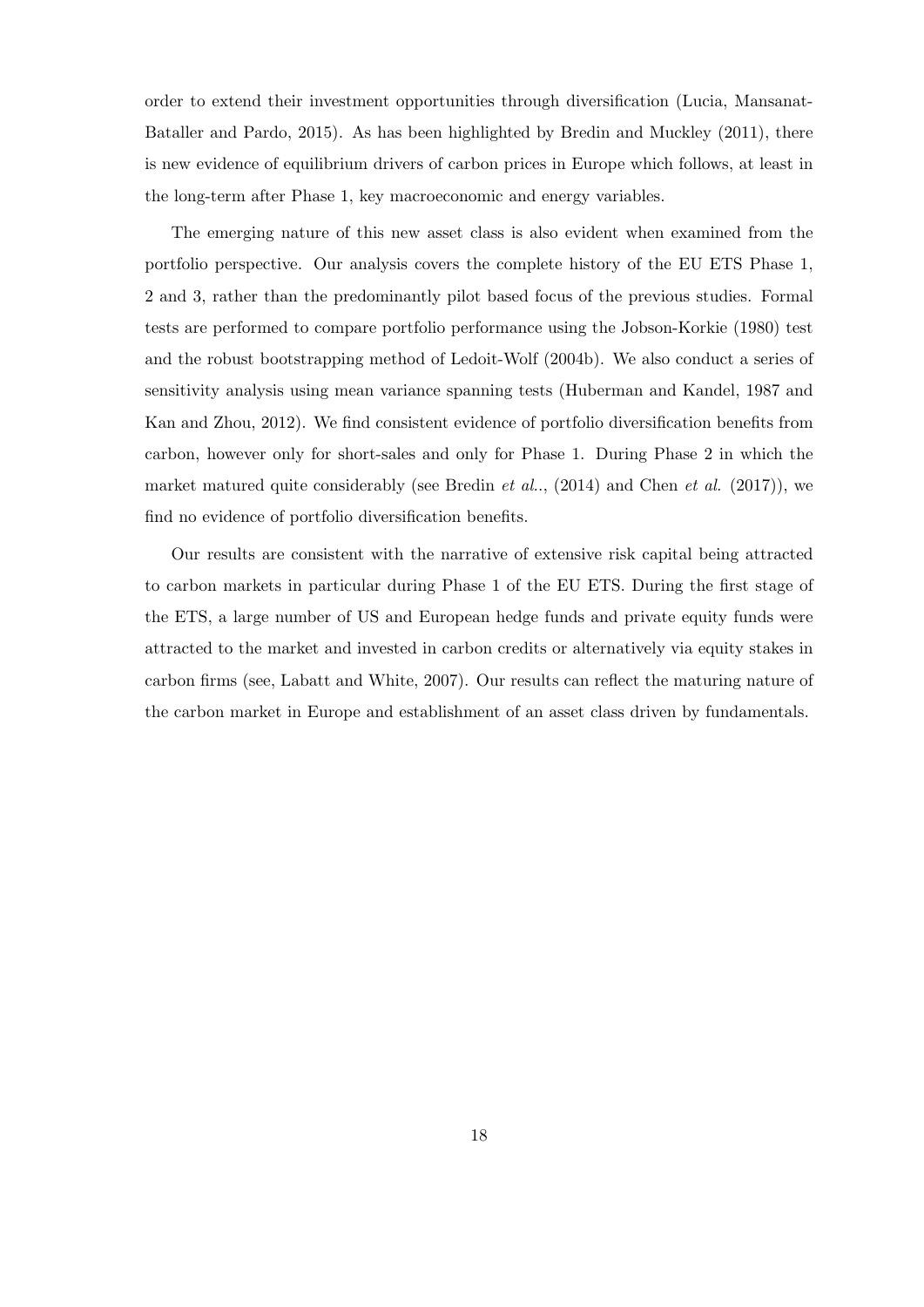# **References**

- [1] Afonin, A., Bredin, D., Muckley, C. (2012), "'Carbon credits and portfolio management"', *Energy and Value Letter* 4, 10-22.
- [2] Amin, G. Kat, H. (2003), "Stocks, bonds and hedge funds: Not a free lunch.", *The Journal of Portfolio Management*, 113-120.
- [3] Börger, R., Cartea, A., Kiesel, R., Schindlmayr, G. (2009), "Cross-commodity analysis and applications to risk management"', *The Journal of Futures Market* 29, 197-217.
- [4] Bredin, D., Muckley, C., (2011), "An Emerging Equilibrium in the EU Emissions Trading Scheme", *Energy Economics*, 33, 353-362.
- [5] Bredin, D., Hyde, S., Muckley, C. (2014), "A Microstructure Analysis of the Carbon Finance Market", *International Review of Financial Analysis*, 34, 222-234.
- [6] Bredin, D., Parsons, J., (2016) "Why is Spot Carbon so Cheap and Future Carbon so Dear? The Term Structure of Carbon Prices", *Energy Journal*, 37, 83-107.
- [7] Chen, J., Muckley, C., Bredin, D. (2017), "Is information assimilated at announcements in the European Carbon Market?", *Energy Economics*, 63, 234-247.
- [8] Chevallier, J., (2009), "Energy risk management with carbon assets", *International Journal of Global Energy Issues*, 32, 328-349.
- [9] DeMiguel, V., Garlappi, L., Uppal, R. (2009), "Optimal versus naive diversification: How inefficient is the 1/N portfolio strategy?", *Review of Financial Studies*, 22, 1915- 1953.
- [10] DeMiguel, V., Garlappi, L., Nogales, F.J., Uppal, R. (2009a), "A Generalized Approach to Portfolio Optimization: Improving Performance by Constraining Portfolio Norms", *Management Science*, 55, 798-812.
- [11] DeMiguel, V., Garlappi, L., Uppal, R. Vilkov, G. (2013), "Improving Portfolio Selection Using Option-Implied Volatility and Skewness.", *Journal of Financial and Quantitative Analysis*, 48(6), 1813-1845.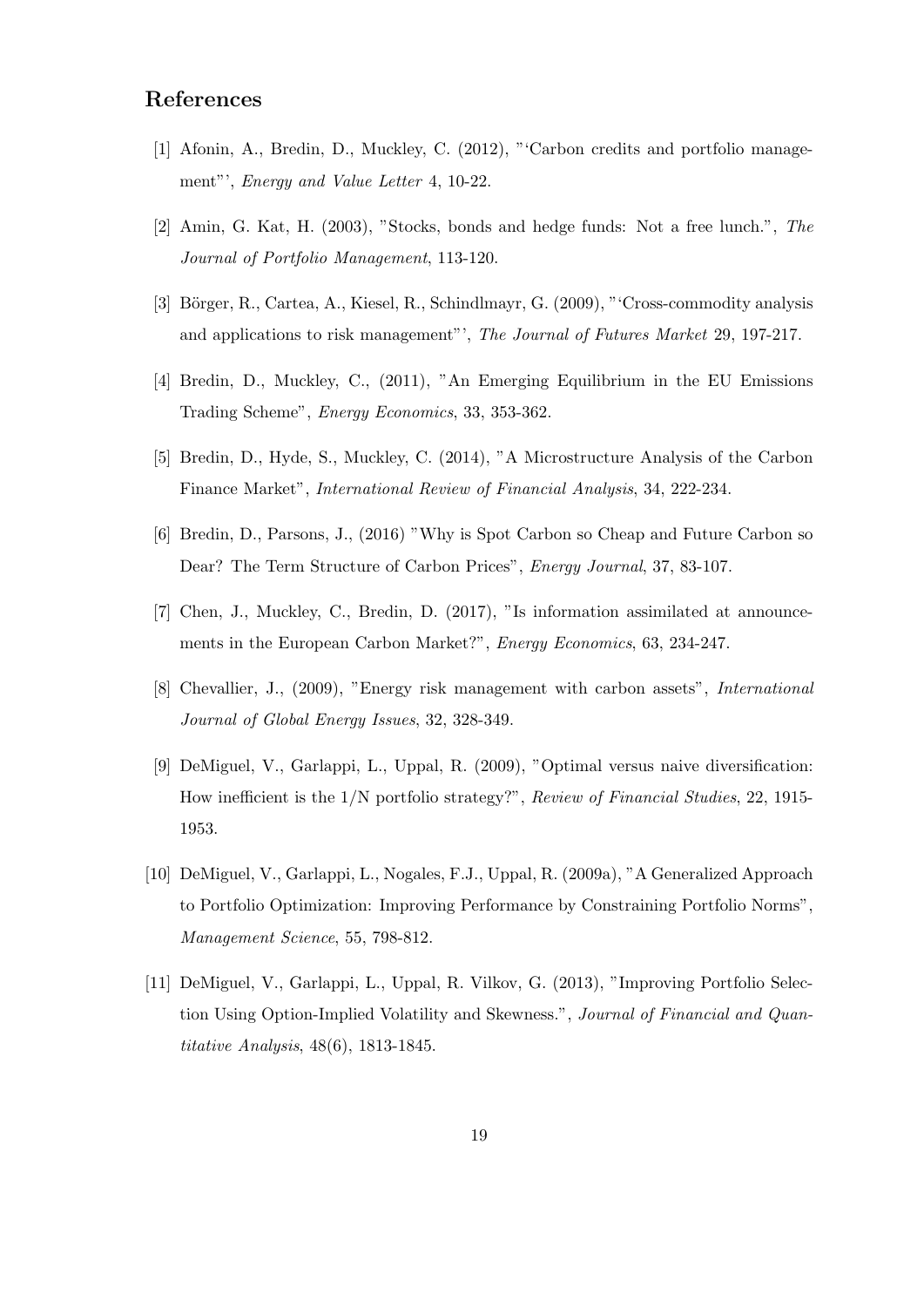- [12] Ellerman, D., Marcantonini, C., Zaklan, A., 2014. The EU ETS: Eight Years and Counting, Robert Schuman Centre for Advanced Studies, Climate Policy Research Unit, RCAS 2014/14.
- [13] Erb, G., Harvey, C. (2006), "The strategic and tactical value of commodity futures", *Financial Analysis Journal*, 62, 69-97.
- [14] Fabozzi, F.J., Focardi, S.M., Mercer, J. (2006) *Financial Modeling of the Equity Market: From CAPM to Cointegration*, Wiley, US.
- [15] Jensen, G., Johnson, R., Mercer, J. (2000), "Efficient use of commodity futures in diversified portfolios", *Journal of Futures Markets*, 20, 489-506.
- [16] Jobson, J., Korkie, B. (1980), "Estimation for Markowitz efficint portfolios", J*ournal of the American Statistical Association*, 75, 544-554.
- [17] Jorion, P. (1986), "Bayes-stein estimation for portfolio analysis", *The Journal of Business*, 58, 279-292.
- [18] Huberman, G., Kandel, S. (1987), "Mean Variance Spanning", *Journal of Finance*, 42, 873-888.
- [19] Kan, R., Zhou, G. (2012), "Tests of Mean Variance Spanning", *Annals of Economics and Finance*, 13-1, 139-187.
- [20] Labatt, S., White, R.R. (2007), *Carbon Finance: The Financial Implications of Climat Change*, John Wiley & Sons, New Jersey.
- [21] Lucia, J., Mansanet-Bataller, M., and Pardo, A. (2015), *Speculative and hedging activities in the European carbon market*, Energy Policy, 82, 342-351.
- [22] Ledoit, O., Wolf, M. (2003), "Improved estimation of the covariance matrix of stock returns with an application to portfolio selection", *Journal of Empirical Finance*, 10, 603-621.
- [23] Ledoit, O., Wolf, M. (2004a), "A well-conditioned estimator for large-dimensional covariance matrix", *Journal of Multivariate Analysis*, 88, 365-411.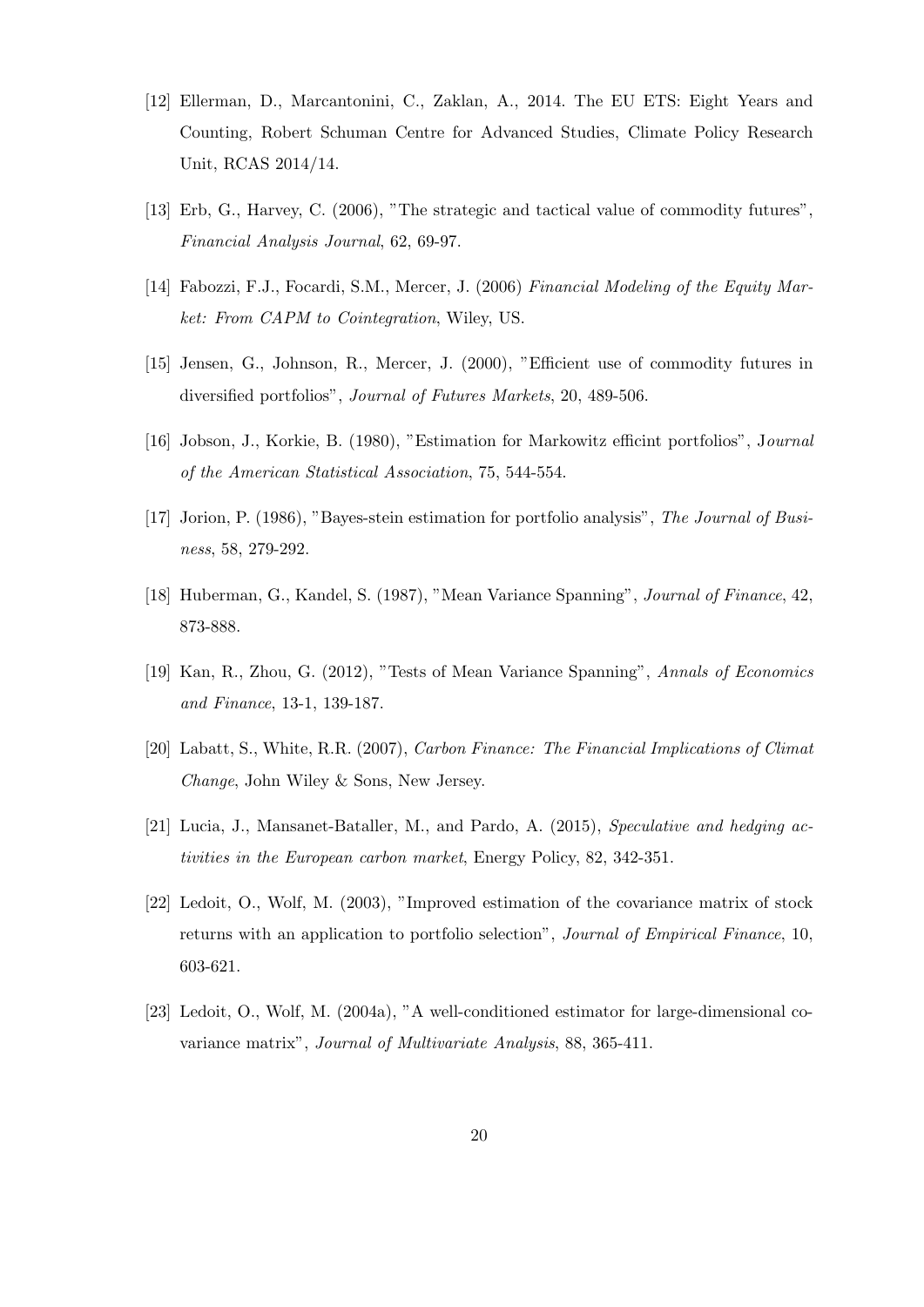- [24] Ledoit, O., Wolf, M. (2004b), "Honey, I shrunk the sample covariance matrix", *Journal of Portfolio Management*, 30, 4, 110-119.
- [25] Ledoit, O., Wolf, M. (2008), "Robust performance hypothesis testing with the sharpe ratio", *Journal of Empirical Finance*, 15, 850-859.
- [26] Mansanet-Bataller, M., Pardo, A. (2008), "CO<sup>2</sup> Prices and Portfolio Management", SSRN Working Paper number 1156975.
- [27] Mansanet-Bataller, M. (2011), " $CO<sub>2</sub>$  Prices and Portfolio Management during Phase II of the EU ETS", Climate Economics Chair Publications, Working Paper Series Number 01.
- [28] Markowitz, H. (1952), "Portfolio selection", *The Journal of Finance*, 7, 77-91.
- [29] Memmel, C. (2003), "Performance Hypothesis Testing with the Sharpe Ratio", *Finance Letters*, 1, 21-23.
- [30] Michaud, R. (1989), "The Markowitz optimization enigma: Is optimized optimal?", *Journal of Financial and Quantitative Analysis*, 21, 31-42.
- [31] Michaud, R. (1998), "*Efficient asset management: A practical guide to stock portfolio optimization and asset allocation*". *Oxford University Press*.
- [32] Reboredo, JC, Ugando, M. (2015), "'Downside risks in EU carbon and fossil fuel markets"', *Mathematics and Computers in Simulation* 111, 17-35.
- [33] Reboredo, JC. (2013), "'Modelling EU allowances and oil market interdependence. Implications for portfolio management"', *Energy Economics* 36, 471-480.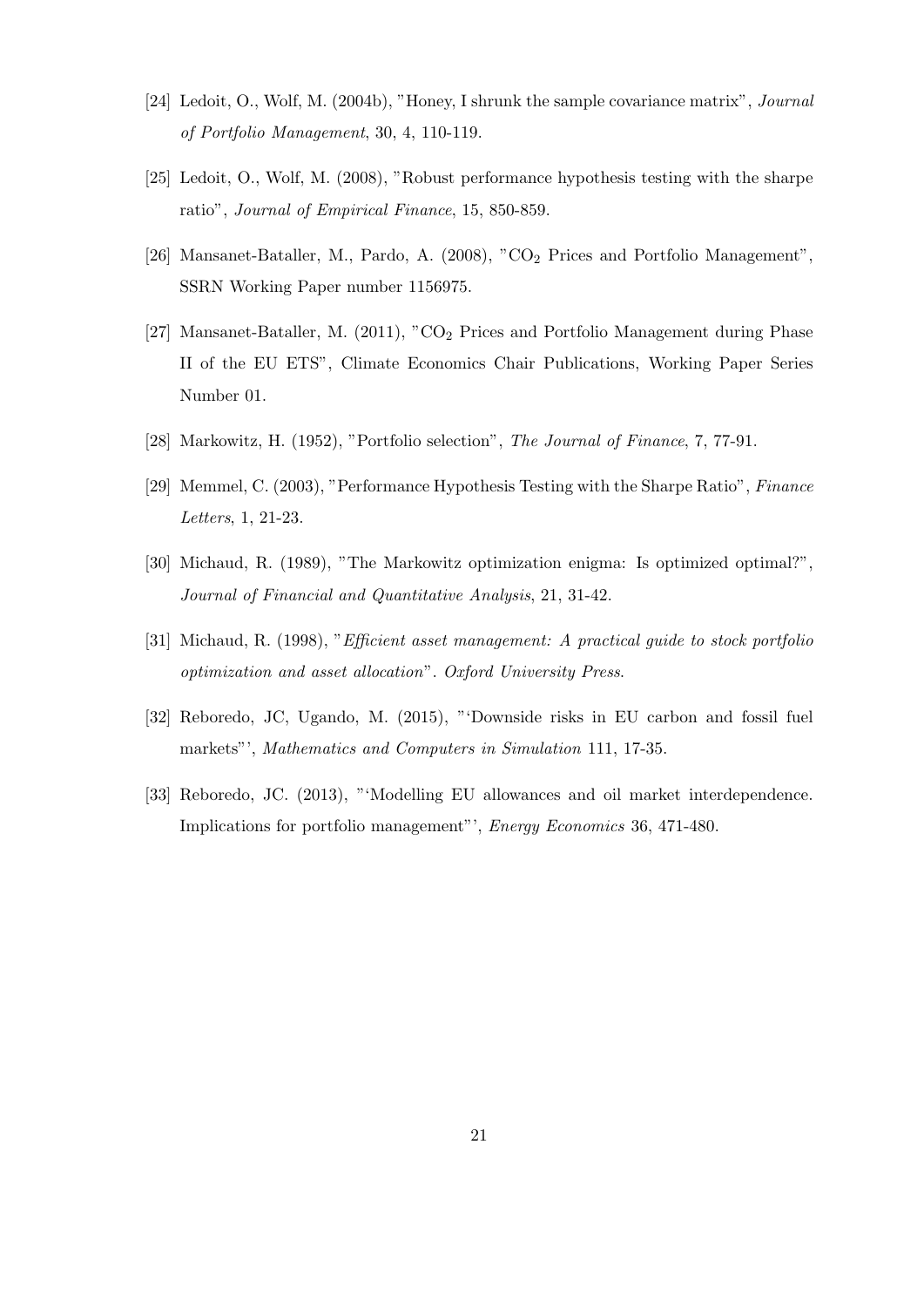# **7 Tables**

|                  |             | rable reportmentally provided |         |                 |
|------------------|-------------|-------------------------------|---------|-----------------|
|                  | Mean $(\%)$ | Std Dev $(\%)$                | Sharpe  | <b>JB</b> Stats |
| Panel A: Phase 1 |             |                               |         |                 |
| <b>EUA</b>       | $-94.00$    | 170.11                        | $-0.57$ | 149363.82**     |
| Stocks           | 14.98       | 14.53                         | 0.81    | $38.63**$       |
| Oil              | 0.29        | 27.86                         | $-0.10$ | 3.90            |
| NG               | $-40.49$    | 49.53                         | $-0.88$ | $118.51*$       |
| NE Comm.         | 8.70        | 14.50                         | 0.38    | $33.17**$       |
| Gov Bonds        | $-2.60$     | 3.08                          | $-1.86$ | 0.12            |
| Corp Bonds       | $-2.72$     | 1.89                          | $-3.10$ | $8.54**$        |
| Panel B: Phase 2 |             |                               |         |                 |
| <b>EUA</b>       | $-22.55$    | 43.04                         | $-0.56$ | 628.63**        |
| Stocks           | $-9.63$     | 29.07                         | $-0.38$ | $828.9**$       |
| Oil              | $-15.47$    | 36.35                         | $-0.47$ | $559.63***$     |
| NG               | $-41.47$    | 44.57                         | $-0.96$ | $52.76**$       |
| NE Comm.         | 3.90        | 18.09                         | 0.14    | $133.24***$     |
| Gov Bonds        | 1.52        | 4.43                          | 0.01    | 313.36**        |
| Corp Bonds       | 1.81        | 4.50                          | 0.08    | 9201.97**       |
| Panel C: Phase 3 |             |                               |         |                 |
| <b>EUA</b>       | 6.61        | 65.41                         | 0.10    | 13212.21**      |
| Stocks           | 10.98       | 17.45                         | 0.62    | $46.18**$       |
| Oil              | $-13.58$    | 27.67                         | $-0.49$ | $754.95***$     |
| NG               | $-8.54$     | 38.29                         | $-0.23$ | $65.62**$       |
| NE Comm.         | $-5.21$     | 11.80                         | $-0.45$ | $43.1**$        |
| Gov Bonds        | 2.21        | 3.38                          | 0.62    | $528.8**$       |
| Corp Bonds       | 1.47        | 3.36                          | 0.41    | 134.76**        |
|                  |             |                               |         |                 |

Table 1: Summary Statistics

*Note:*

\*(\*\*) represents significance at the  $5\%(1\%)$  level.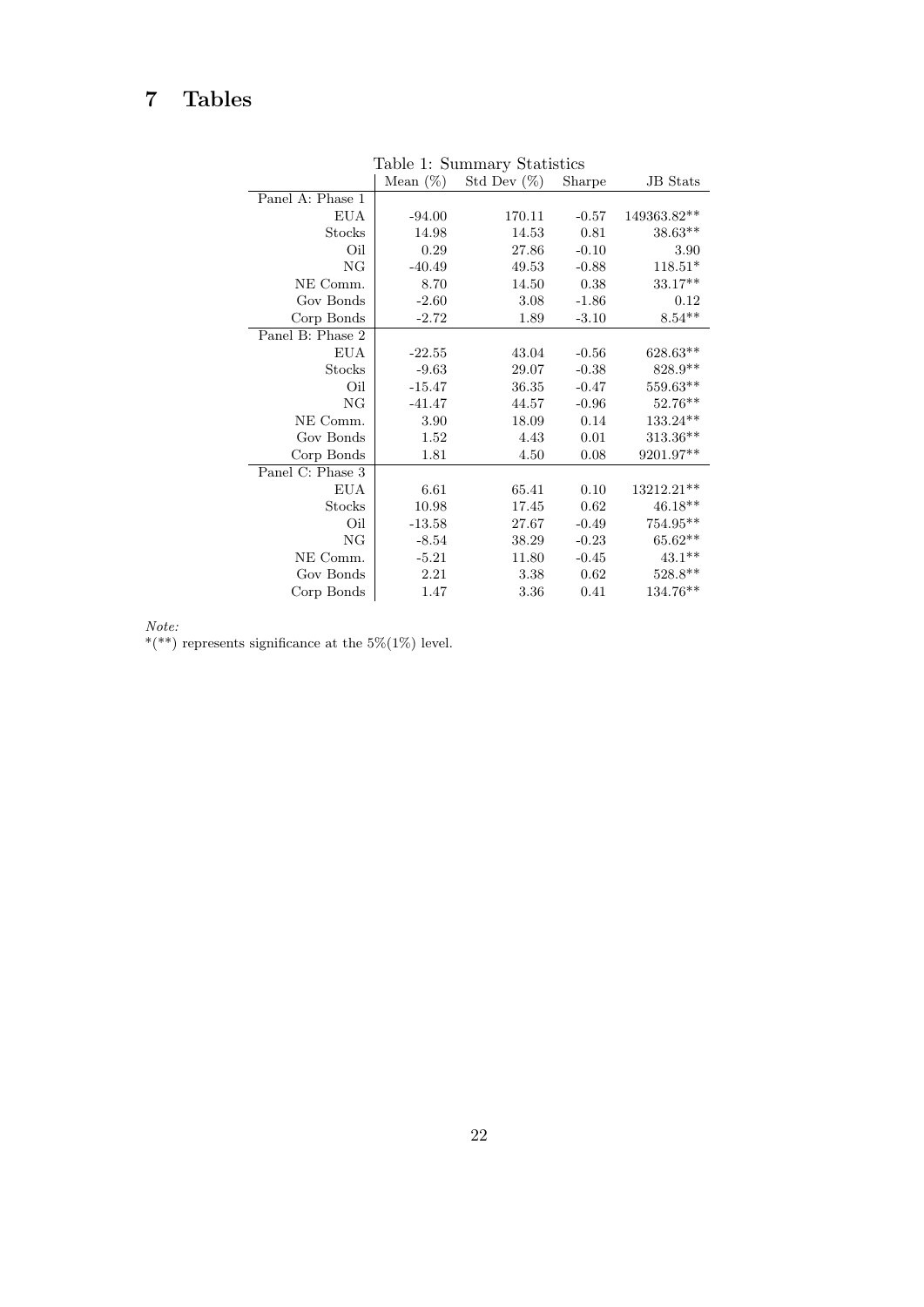| Table 2: Correlations |            |           |           |          |           |                   |  |
|-----------------------|------------|-----------|-----------|----------|-----------|-------------------|--|
|                       | <b>EUA</b> | Stocks    | Oil       | NG       | NE Comm.  | Gov Bonds         |  |
| Panel A: Phase 1      |            |           |           |          |           |                   |  |
| Stocks                | $-0.01$    |           |           |          |           |                   |  |
| Oil                   | $0.10**$   | $0.09*$   |           |          |           |                   |  |
| NG                    | 0.06       | 0.02      | $0.43**$  |          |           |                   |  |
| NE Comm.              | 0.05       | $0.29**$  | $0.37**$  | $0.16**$ |           |                   |  |
| Gov Bonds             | 0.05       | $-0.25**$ | $-0.05$   | 0.04     | $-0.16**$ |                   |  |
| Corp Bonds            | $0.08*$    | $-0.30**$ | $-0.04$   | 0.04     | $-0.16**$ | $0.95^{\ast\ast}$ |  |
| Panel B: Phase 2      |            |           |           |          |           |                   |  |
| Stocks                | $0.27**$   |           |           |          |           |                   |  |
| Crude Oil             | $0.23**$   | $0.38**$  |           |          |           |                   |  |
| Natural Gas           | 0.04       | 0.02      | $0.23**$  |          |           |                   |  |
| Non-Energy Commod.    | $0.14**$   | $0.29**$  | $0.55**$  | $0.22**$ |           |                   |  |
| Government Bonds      | $-0.08**$  | $-0.19**$ | $-0.2**$  | $-0.03$  | $-0.13**$ |                   |  |
| Corporate Bonds       | $-0.13**$  | $-0.37**$ | $-0.21**$ | 0.04     | $-0.06**$ | $0.52**$          |  |
| Panel C: Phase 3      |            |           |           |          |           |                   |  |
| Stocks                | 0.04       |           |           |          |           |                   |  |
| Oil                   | 0.05       | $0.12**$  |           |          |           |                   |  |
| NG                    | 0.03       | 0.04      | $0.12**$  |          |           |                   |  |
| NE Comm.              | $-0.01$    | $0.15***$ | $0.25**$  | $0.08**$ |           |                   |  |
| Gov Bonds             | $-0.05$    | $0.18**$  | $-0.01$   | 0.01     | $0.19**$  |                   |  |
| Corp Bonds            | $-0.07$    | $-0.14**$ | $-0.05$   | $-0.03$  | $0.13**$  | $0.74**$          |  |
|                       |            |           |           |          |           |                   |  |

.

 $^{*(**)}$  represents significance at the 5%(1%) level.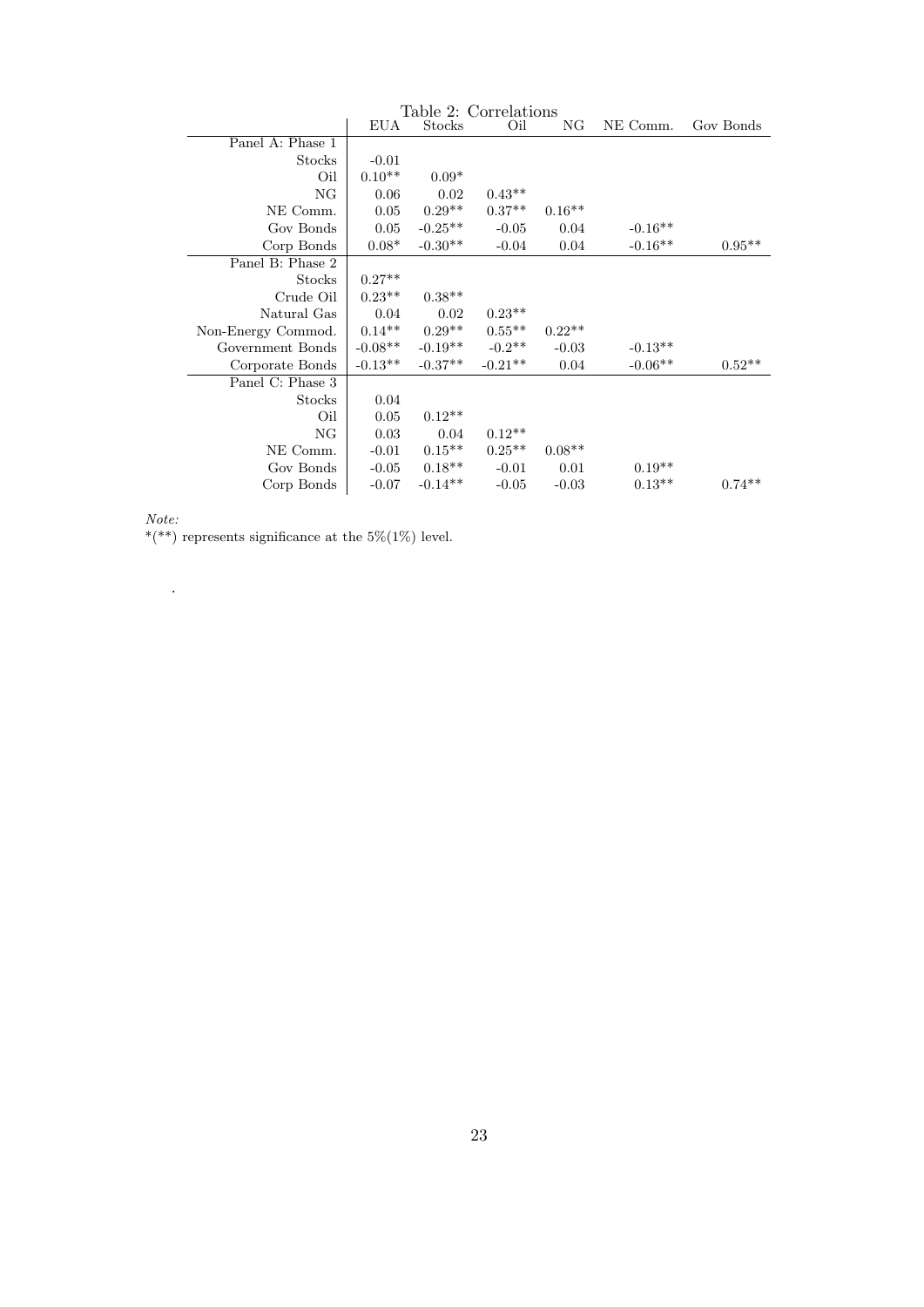|                         | Panel I: Extended Portfolio |                |         | Panel II: Standard Portfolio |             |                |         |            |
|-------------------------|-----------------------------|----------------|---------|------------------------------|-------------|----------------|---------|------------|
|                         | Mean $(\%)$                 | Std Dev $(\%)$ | Sharpe  | <b>JB</b> Stats              | Mean $(\%)$ | Std Dev $(\%)$ | Sharpe  | JB Stats   |
| Panel A                 |                             |                |         |                              |             |                |         |            |
| $\mathbf{N}\mathbf{o}$  |                             |                |         |                              |             |                |         |            |
| Short-Selling           |                             |                |         |                              |             |                |         |            |
| <b>GMV</b>              | $-2.16$                     | 1.73           | $-0.20$ | $8.62*$                      | $-2.15$     | 1.73           | $-0.20$ | $8.67*$    |
| $\operatorname{GMV-LW}$ | $-1.61$                     | 3.99           | $-0.08$ | $260.99**$                   | $-1.04$     | 2.25           | $-0.12$ | $8.56*$    |
| TP                      | 2.16                        | 16.96          | 0.00    | $239.86**$                   | 4.39        | 15.69          | 0.00    | $7.60*$    |
| TP-BS                   | $-2.72$                     | 21.36          | $-0.02$ | 775.49**                     | $-1.71$     | 19.56          | $-0.02$ | 35.79**    |
| TP-LW                   | $-1.34$                     | 18.47          | $-0.02$ | 557.30**                     | 2.50        | 16.26          | 0.00    | $9.80*$    |
| TP-BS-LW                | $-6.17$                     | 23.15          | $-0.03$ | $1251.36**$                  | $-3.60$     | 20.41          | $-0.02$ | $67.07**$  |
| NP                      | $-42.75$                    | 27.70          | $-1.67$ | 42252.38**                   | $-12.21$    | 12.05          | $-0.09$ | $6.16*$    |
| Panel B                 |                             |                |         |                              |             |                |         |            |
| Short-Selling           |                             |                |         |                              |             |                |         |            |
| Allowed                 |                             |                |         |                              |             |                |         |            |
| <b>GMV</b>              | $-2.47$                     | 1.27           | $-4.62$ | 622.97**                     | $-2.37$     | 1.26           | $-4.59$ | $619.21**$ |
| <b>GMV-LW</b>           | $-1.22$                     | 4.02           | $-1.15$ | $253.28**$                   | $-0.86$     | 2.25           | $-1.89$ | $9.11*$    |
| TP                      | 362.29                      | 101.72         | 3.53    | $10742.17**$                 | 24.41       | 52.55          | 0.40    | $23.04**$  |
| TP-BS                   | 477.13                      | 112.75         | 4.20    | 10706.57**                   | 16.57       | 66.22          | 0.20    | $35.04**$  |
| TP-LW                   | 652.44                      | 119.01         | 5.45    | 13088.89**                   | 13.01       | 59.07          | 0.16    | $19.69**$  |
| TP-BS-LW                | 805.75                      | 129.02         | 6.22    | 16958.66**                   | 16.35       | 69.29          | 0.19    | $47.88**$  |
| NP                      | $-42.75$                    | 27.70          | $-1.67$ | 42252.39**                   | $-12.21$    | 12.05          | $-1.29$ | $6.16*$    |

Table 3: Optimal Extended and Standard Portfolio Statistics in Phase 1

Table 3-Continued: Optimal Extended and Standard Portfolio Statistics in Phase 1

|                           | No Short-Selling |         | Short-Selling Allowed |         |
|---------------------------|------------------|---------|-----------------------|---------|
|                           | JK Test          | LW Test | JK Test               | LW Test |
| Panel C                   |                  |         |                       |         |
| <b>JK LW Test Results</b> |                  |         |                       |         |
| GMV                       | $-1.40$          | 0.98    | $-0.49$               | 0.43    |
| GMV-LW                    | 1.44             | 1.47    | 1.47                  | 1.51    |
| TP                        | $-0.42$          | 0.44    | 1.50                  | 1.78    |
| TP-BS                     | $-0.07$          | 0.08    | 1.83                  | $2.20*$ |
| TP-LW                     | $-0.57$          | 0.61    | $2.01*$               | $2.42*$ |
| TP-BS-LW                  | $-0.19$          | 0.21    | $1.98*$               | $2.37*$ |
| NP                        | $-1.07$          | 1.21    | $-1.07$               | 1.21    |

GMV refers to the Global Minimum Variance Portfolio based on sample covariance matrix. GMV-LW refers to the Global Minimum Variance Portfolio using Ledoit-Wolf covariance shrinkage estimator. TP refers to the Tangency Portfolio based on sample mean and sample covariance matrix. TP-BS refers to the Tangency Portfolio estimated using Bayes-Stein mean shrinkage estimator and sample covariance matrix. TP-LW refers to the Tangency Portfolio estimated using sample mean and Ledoit-Wolf covariance shrinkage estimator. TP-BS-LW refers to the Tangency Portfolio based on Bayes-Stein mean shrinkage estimator and Ledoit-Wolf covariance shrinkage estimator. Finally, NP refers to the Naive Portfolio that uses the same allocation for all assets. Panel C reports results of the Jobson-Korie as well as the Ledoit-Wolf bootstrap studentized test statistic comparing Sharpe ratios of extended and standard optimal portfolio strategies for various optimal portfolios in Phase 1.  $*(**)$  represents significance at the 5%(1%) level.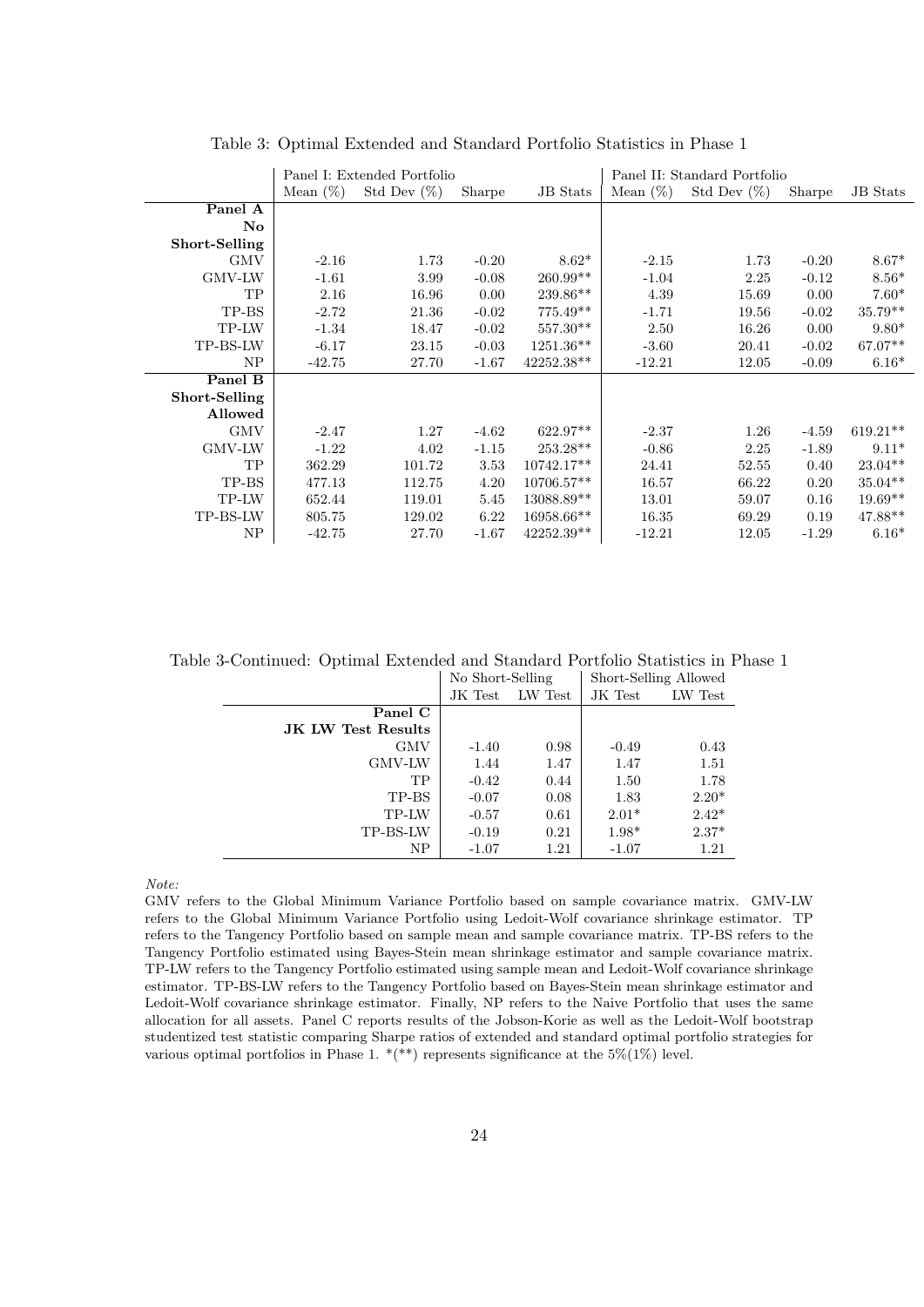|                        |             | Panel I: Extended Portfolio |         |                 |             | Panel II: Standard Portfolio |         |                 |
|------------------------|-------------|-----------------------------|---------|-----------------|-------------|------------------------------|---------|-----------------|
|                        | Mean $(\%)$ | Std Dev $(\%)$              | Sharpe  | <b>JB</b> Stats | Mean $(\%)$ | Std Dev $(\%)$               | Sharpe  | <b>JB</b> Stats |
| Panel A                |             |                             |         |                 |             |                              |         |                 |
| $\mathbf{N}\mathbf{o}$ |             |                             |         |                 |             |                              |         |                 |
| Short-Selling          |             |                             |         |                 |             |                              |         |                 |
| GMV                    | $-0.42$     | 3.62                        | $-0.44$ | 1775.36**       | $-1.61$     | 4.19                         | $-0.66$ | $16335.29**$    |
| GMV-LW                 | $-0.82$     | 3.97                        | $-0.50$ | $688.45**$      | 0.30        | 3.76                         | $-0.23$ | $903.2**$       |
| TP                     | $-14.58$    | 16.22                       | $-0.97$ | 16517.58**      | 16.48       | 38.08                        | 0.40    | 1219.79**       |
| TP-BS                  | $-14.51$    | 17.74                       | $-0.88$ | 13720.95**      | 7.61        | 44.57                        | 0.14    | 1637.73**       |
| TP-LW                  | $-14.38$    | 17.22                       | $-0.90$ | 11417.49**      | 31.68       | 46.14                        | 0.66    | $403.55**$      |
| TP-BS-LW               | $-14.75$    | 18.15                       | $-0.88$ | $11428.33**$    | 10.73       | 49.82                        | 0.19    | 912.75**        |
| NP                     | $-14.92$    | 15.08                       | $-1.07$ | $137.9**$       | $-13.28$    | 14.50                        | $-1.00$ | $145.1**$       |
| Panel B                |             |                             |         |                 |             |                              |         |                 |
| Short-Selling          |             |                             |         |                 |             |                              |         |                 |
| Allowed                |             |                             |         |                 |             |                              |         |                 |
| <b>GMV</b>             | $-2.02$     | 4.20                        | $-0.76$ | $15825.59**$    | $-3.79$     | 3.62                         | $-1.70$ | 61072.16**      |
| <b>GMV-LW</b>          | $-0.63$     | 3.99                        | $-0.45$ | $664.23**$      | $-1.65$     | 3.49                         | $-1.16$ | 13083.24**      |
| TP                     | 7.95        | 42.97                       | 0.16    | $1126.97**$     | 13.25       | 47.63                        | 0.23    | $407.9**$       |
| TP-BS                  | $-6.96$     | 59.52                       | $-0.14$ | 8979.45**       | 36.28       | 64.37                        | 0.53    | $1116.2**$      |
| TP-LW                  | 9.82        | 57.16                       | 0.15    | $447.7**$       | 17.71       | 55.89                        | 0.27    | $165.37**$      |
| TP-BS-LW               | $-5.18$     | 66.63                       | $-0.10$ | $4504.86**$     | 39.32       | 68.68                        | 0.54    | 1120.24**       |
| NP                     | $-14.92$    | 15.08                       | $-1.07$ | $137.9**$       | $-12.80$    | 14.23                        | $-1.07$ | 277.74**        |

Table 4: Optimal Extended and Standard Portfolio Statistics in Phase 2

Table 4-Continued: Optimal Extended and Standard Portfolio Statistics in Phase 2

|                    | No Short-Selling |         | Short-Selling Allowed |         |
|--------------------|------------------|---------|-----------------------|---------|
|                    | JK Test          | LW Test | JK Test               | LW Test |
| Panel C            |                  |         |                       |         |
| JK LW Test Results |                  |         |                       |         |
| GMV                | $-1.46$          | 1.16    | $-1.39$               | 1.11    |
| GMV-LW             | $-1.61$          | 1.43    | $-1.6$                | 1.42    |
| TP                 | 0.13             | 0.13    | $-0.84$               | 0.77    |
| TP-BS              | 0.11             | 0.11    | $-0.7$                | 0.68    |
| TP-LW              | 0.11             | 0.11    | $-1.4$                | 1.31    |
| TP-BS-LW           | 0.09             | 0.09    | $-0.76$               | 0.72    |
| NP                 | $-0.43$          | 0.40    | $-0.43$               | 0.40    |

GMV refers to the Global Minimum Variance Portfolio based on sample covariance matrix. GMV-LW refers to the Global Minimum Variance Portfolio using Ledoit-Wolf covariance shrinkage estimator. TP refers to the Tangency Portfolio based on sample mean and sample covariance matrix. TP-BS refers to the Tangency Portfolio estimated using Bayes-Stein mean shrinkage estimator and sample covariance matrix. TP-LW refers to the Tangency Portfolio estimated using sample mean and Ledoit-Wolf covariance shrinkage estimator. TP-BS-LW refers to the Tangency Portfolio based on Bayes-Stein mean shrinkage estimator and Ledoit-Wolf covariance shrinkage estimator. Finally, NP refers to the Naive Portfolio that uses the same allocation for all assets. Panel C reports results of the Jobson-Korie as well as the Ledoit-Wolf bootstrap studentized test statistic comparing Sharpe ratios of extended and standard optimal portfolio strategies for various optimal portfolios in Phase 2.  $*(**)$  represents significance at the 5%(1%) level.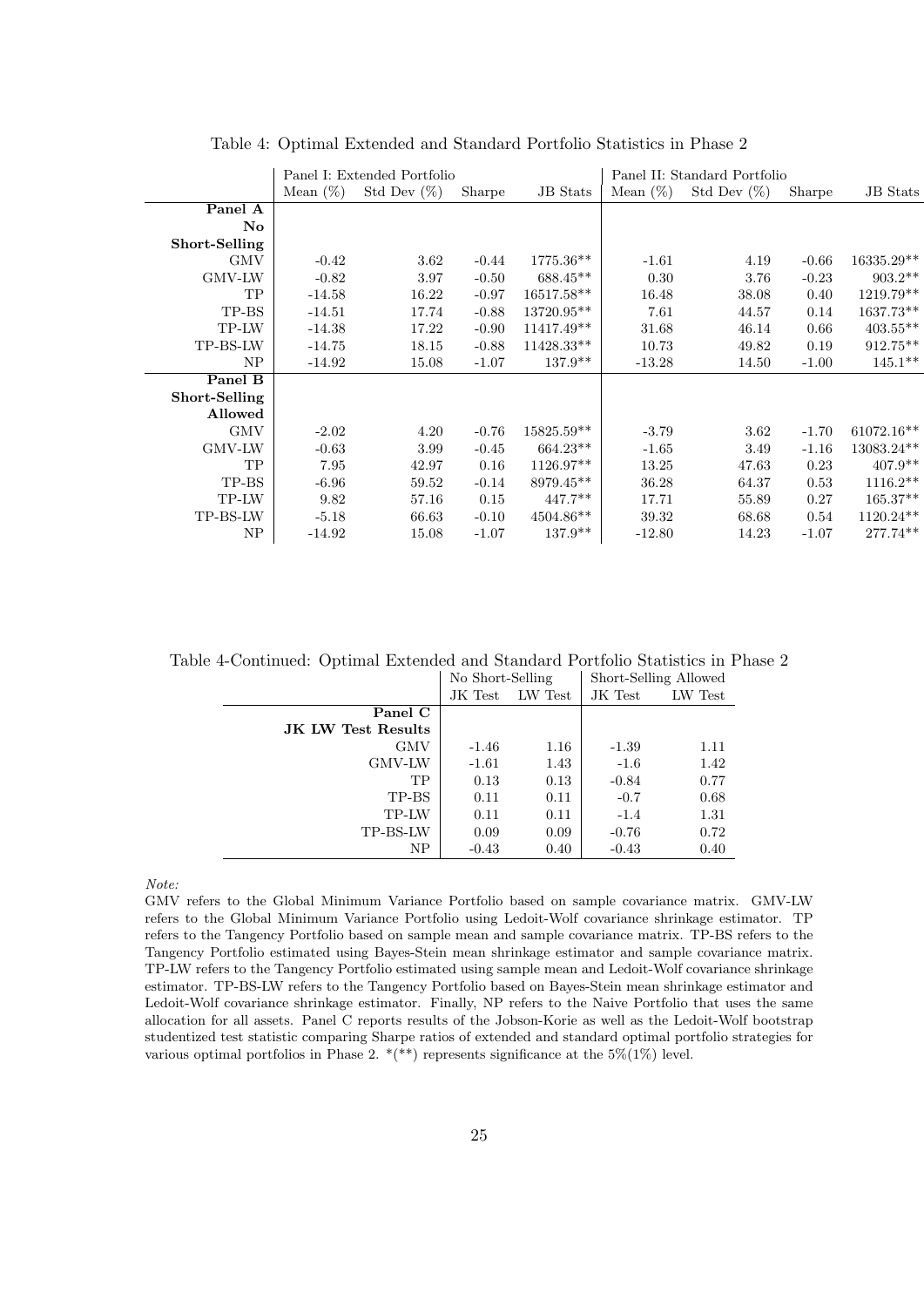|                        | Panel I: Extended Portfolio |                |         | Panel II: Standard Portfolio |             |                |         |                 |
|------------------------|-----------------------------|----------------|---------|------------------------------|-------------|----------------|---------|-----------------|
|                        | Mean $(\%)$                 | Std Dev $(\%)$ | Sharpe  | <b>JB</b> Stats              | Mean $(\%)$ | Std Dev $(\%)$ | Sharpe  | <b>JB</b> Stats |
| Panel A                |                             |                |         |                              |             |                |         |                 |
| $\mathbf{N}\mathbf{o}$ |                             |                |         |                              |             |                |         |                 |
| Short-Selling          |                             |                |         |                              |             |                |         |                 |
| <b>GMV</b>             | 3.54                        | 2.96           | 1.16    | $46.69**$                    | 3.39        | 2.99           | 1.10    | 47.58**         |
| GMV-LW                 | 2.76                        | 3.79           | 0.70    | 1.44                         | 3.37        | 3.13           | 1.04    | $34.69**$       |
| TP                     | $-0.26$                     | 9.14           | $-0.04$ | $450.88**$                   | $-0.29$     | 9.15           | $-0.04$ | $516.63**$      |
| TP-BS                  | $-0.26$                     | 9.00           | $-0.04$ | $596.34**$                   | $-0.32$     | 9.08           | $-0.05$ | $637.28**$      |
| TP-LW                  | $-1.15$                     | 10.20          | $-0.12$ | $169.44**$                   | $-0.17$     | 9.83           | $-0.03$ | 269.73**        |
| TP-BS-LW               | $-0.13$                     | 9.79           | $-0.02$ | $200.55**$                   | 0.10        | 9.54           | 0.00    | $375.64**$      |
| NP                     | 2.97                        | 11.02          | 0.26    | $25.28**$                    | $-1.59$     | 10.07          | $-0.17$ | 38.97**         |
| Panel B                |                             |                |         |                              |             |                |         |                 |
| Short-Selling          |                             |                |         |                              |             |                |         |                 |
| Allowed                |                             |                |         |                              |             |                |         |                 |
| <b>GMV</b>             | 3.54                        | 2.97           | 1.16    | $48.3**$                     | 3.38        | 3.00           | 1.09    | 48.91**         |
| GMV-LW                 | 2.76                        | 3.79           | 0.70    | 1.44                         | 3.37        | 3.13           | 1.04    | 34.69**         |
| TP                     | $-2.10$                     | 12.44          | $-0.18$ | 6678.07**                    | $-1.87$     | 12.21          | $-0.16$ | 7267.14**       |
| TP-BS                  | $-8.92$                     | 24.19          | $-0.37$ | 37869.67**                   | $-8.87$     | 24.25          | $-0.37$ | 38813.01**      |
| TP-LW                  | $-11.18$                    | 26.86          | $-0.42$ | $5422.2**$                   | $-3.24$     | 16.99          | $-0.20$ | 3846.69**       |
| TP-BS-LW               | $-12.73$                    | 26.46          | $-0.49$ | 6728.75**                    | $-10.42$    | 25.79          | $-0.41$ | 20484.47**      |
| NP                     | 2.97                        | 11.02          | 0.26    | $25.28**$                    | $-1.59$     | 10.07          | $-0.17$ | 38.97**         |

# Table 5: Optimal Extended and Standard Portfolio Statistics in Phase 3